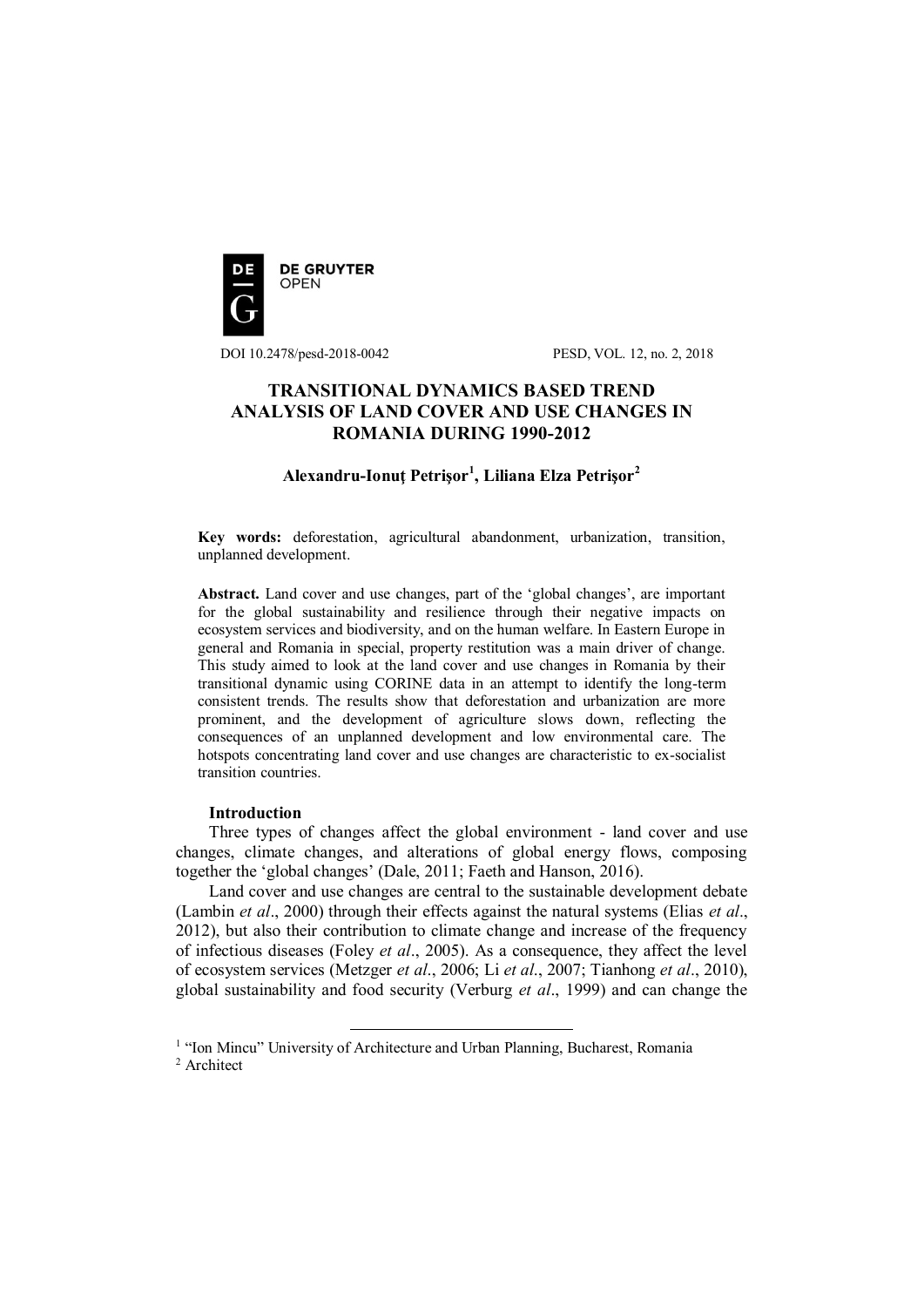cultural landscapes (Kuemmerle *et al*., 2008; Xiao *et al*., 2006). Nevertheless, transitions in land use are multiple and reversible dynamics (Lambin and Meyfroidt, 2010).

In Romania land cover and use changes were determined by socio-economic and political drivers (Fraser and Stringer, 2009). Several studies were carried out at regional and national scales (Ianoş *et al*., 2011; Petrişor, 2012a, b, 2015a, b, 2016, 2017c; Petrişor and Petrişor, 2015, 2017; Petrişor *et al*., 2010, 2014; Popovici *et al*., 2013), with different aims, focus and methodologies. Their common element is the analysis of land cover and use changes through their associated transitional dynamics. The results pinpointed the main transitional dynamics characteristic to Romania, but also to transition economies, consisting of few antagonistic phenomena: development and abandonment of agriculture, deforestation and forestation, urbanization and other minor causes, such as the construction of dams, draughts and unidentified changes.

This study aims to explore whether the three periods covered by CORINE land cover and use data (1990-2000, 2000-2006, and 2006-2012) show any spatially consistent trends of the transitional dynamics associated to the land cover and use changes in Romania.

#### **1. Data and methods**

Land cover and use changes were assessed using several methods, such as the Integrated Spatial Decision Support Systems - which also embed economic models (van Delden and McDonald, 2010), old maps using in conjunction with soil mapping (Stângă and Niacşu, 2016). However, they are hard to monitor without geospatial technology and data (Xiao *et al*., 2006; Li *et al*., 2007; Osaci-Costache *et al*., 2015; Dulamă and Ilovan, 2017).

CORINE land cover and use changes data are freely provided through the European Environment Agency (http://www.eea.europa.eu/data-and-maps/) for 1990-2006 and through the Copernicus Land Monitoring Service (http://land.copernicus.eu/pan-european/corine-land-cover/lcc-2006-2012/view) for 2006-2012 in a shape file format, usable by ArcView/ArcGIS. The projection is ETRS 1989 Lambert Azimuthal Equal Area L52 M10. In order to use the data and draw the maps, the data needed to be re-projected unto Stereo 1970.

The classification scheme is a mixture of the ones used in the previous studies (Ianoş *et al*., 2011; Petrişor, 2012a, b, 2015a, b, 2016, 2017c; Petrişor and Petrişor, 2015, 2017; Petrişor *et al*., 2010, 2014), serving better the purpose of a general overview at the national scale; the following transitional dynamics were defined:

**1.** Urbanization: reflects the transformation of agricultural, natural, wetland or water areas in urban areas or urban changes indicating the urban development within the city limits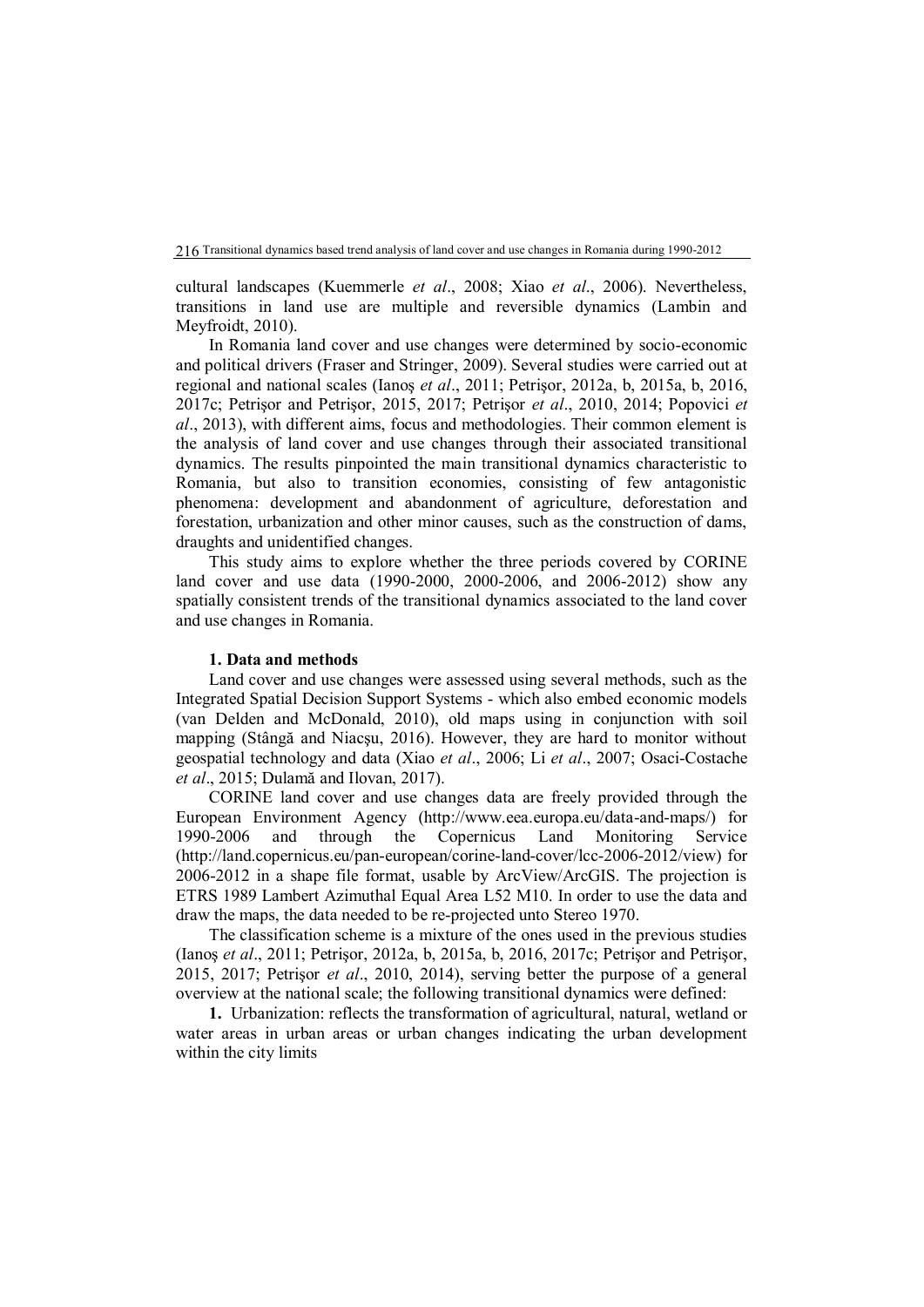**2.** Forestation: 'forests' are CORINE classes 3.1.1 (coniferous forests), 3.1.2 (broadleaved forests), and 3.1.3 (mixed forests); forestation, embedding afforestation and reforestation (Dutcă and Abrudan, 2010), represents the transformation of urban, agricultural, wetland or water areas into forests, including the colonization of abandoned agricultural land into forests (Agnoletti *et al*., 2011; Blakesley, 2006; Petrişor *et al*., 2014; Van Uytvanck, 2009), and transformation of other natural categories into forests

**3.** Deforestation: refers to the transformation of forests into other natural elements

**4.** Development of agriculture: includes the transformation of urban, natural, wetland or water areas into agricultural ones, and transformations of agricultural areas indicating the development of agriculture

**5.** Abandonment of agriculture: consists of transformations of agricultural areas indicating the abandonment of agriculture

**6.** Floods: represents the transformation of urban, agricultural, or natural areas into wetlands or waters

**7.** Others – other transformations, such as the construction of dams, draughts or unknown transformations, affecting lesser areas

After representing the data, the concentration of changes around several hotspots was noticed. Contours were drawn approximately around each hotspot, and the contours were used to select the administrative units concentrating land cover and use changes over their territory. 20 hotspots were defined by dissolving the contours of adjacent territorial units, and for each of them a geographical analysis, aimed to identify the real region, was carried out. In addition, areas were tabulated within each hotspot for each period and transitional dynamic.

#### **2. Results and discussion**

The spatial distribution of land cover and use changes produced in Romania during 1990-2012 is showed in Fig. 1.

The image shows that the area affected by changes tends to decrease in time, but also allows, by concentrating the changes occurred over all the three periods, for pinpointing several 'hotspots'. Although changes occurred in different periods and over large areas, it is relatively easy to see that they cluster around large urban centers or regions, corresponding to the 20 hotspots identified (Fig. 2); for each of them, Table 1 presents the main transitional dynamics characteristic to each period, pinpointing the dominant ones based on their share.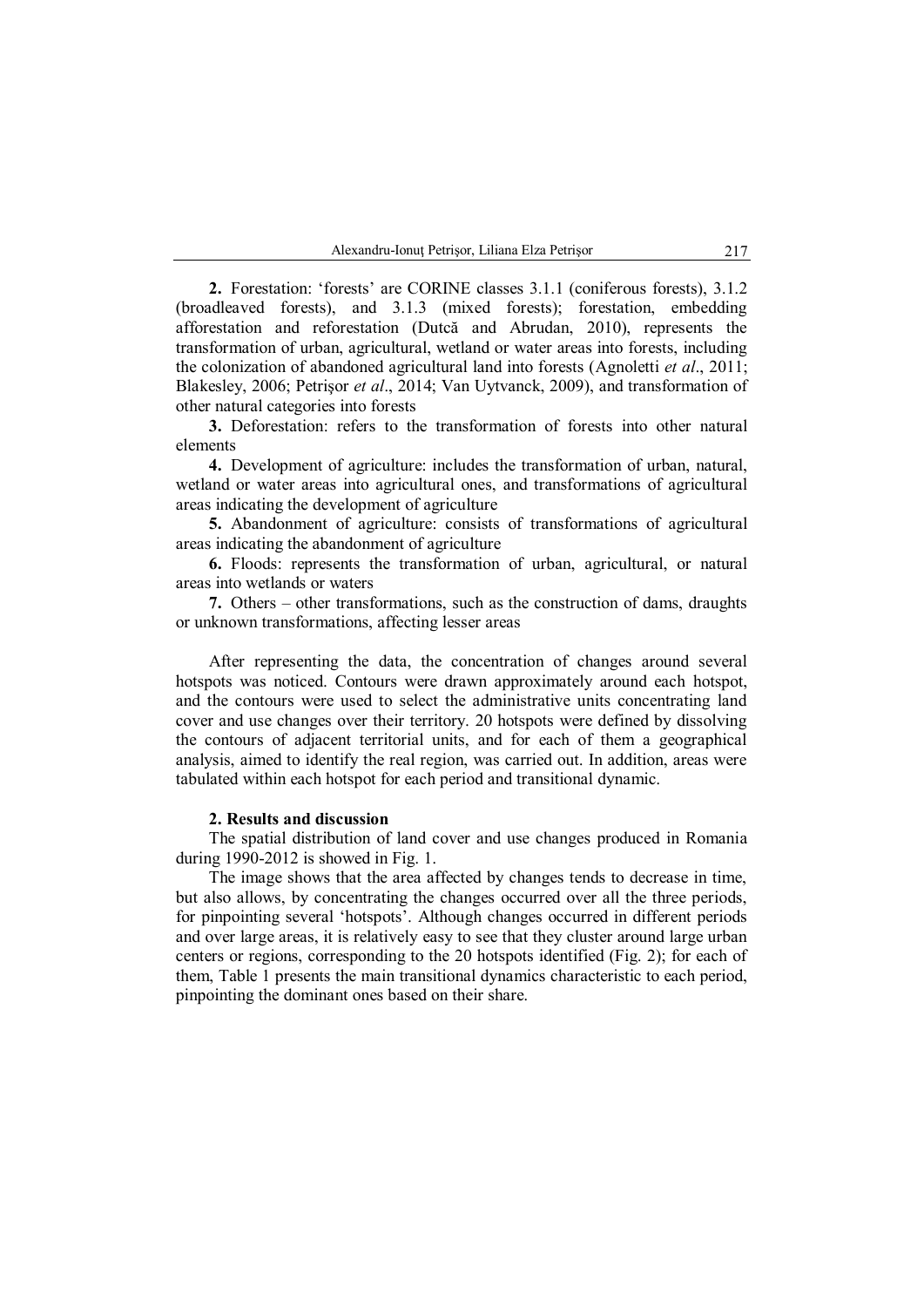The 20 hotspots are:

- *a.* The area of Padeş Gilău Muntele Mare mountains, known for the metal exploitations (Borcoş and Udubaşa, 2012). However, the main transitional dynamic characteristic to this area is represented by deforestation, which is common to the mountain areas (Kuemmerle *et al*., 2007; Hostert *et al*., 2008; Müller and Munroe, 2008; Roman, 2009; Knorn *et al*., 2012; Petrişor, 2012a, 2015b; Petrişor *et al*., 2014; Kupková *et al*., 2013; Vanonckelen and Van Rompaey, 2015);
- *b.* The mining area Motru-Rovinari, characterized by the urban sprawl in the first two periods, and also by floods and forestation in the first one. The first trend is paradoxical, as it indicates the growth of a disadvantaged area against the general trend (Braghină *et al.*, 2008a, b, 2009; Cuculici *et al*., 2011). Forestations are most likely the natural re-colonization or ecological restoration of abandoned mining areas (Ianoş, 2000; Petrişor *et al*., 2010).
- *c.* The mining area Petroşani, characterized by deforestation, common to the mountain areas (Kuemmerle *et al*., 2007; Hostert *et al*., 2008; Müller and Munroe, 2008; Roman, 2009; Knorn *et al*., 2012; Petrişor, 2012a, 2015b; Petrişor *et al*., 2014; Kupková *et al*., 2013; Vanonckelen and Van Rompaey, 2015) and, only during the first period, by forestations resulting most likely from the natural re-colonization or ecological restoration of abandoned mining areas (Ianoş, 2000; Petrişor *et al*., 2010).
- *d.* Oriental Carpathians, characterized only by the most massive aforestation (Kuemmerle *et al*., 2007; Hostert *et al*., 2008; Müller and Munroe, 2008; Roman, 2009; Knorn *et al*., 2012; Petrişor, 2012a, 2015b; Petrişor *et al*., 2014; Kupková *et al*., 2013; Vanonckelen and Van Rompaey, 2015)
- *e.* The north of Moldova considered the poorest region of the European Union, but with an increasing population (Camară, 2011), the area was characterized by abandonment of agriculture in the first period, most likely due to the increased emigration and loss of working population (Müller and Munroe, 2008; Müller *et al*., 2009; Sikor *et al*., 2009; Prishchepov *et al*., 2013; Petrişor *et al*., 2014), and deforestation of the mountain areas (Kuemmerle *et al*., 2007; Hostert *et al*., 2008; Müller and Munroe, 2008; Roman, 2009; Knorn *et al*., 2012; Petrişor, 2012a, 2015b; Petrişor *et al*., 2014; Kupková *et al*., 2013; Vanonckelen and Van Rompaey, 2015) and urbanization during the second one.
- *f.* The area of Sibiu, characterized by the abandonment of agriculture in the first period, most likely as a result of the migration of the population (Müller and Munroe, 2008; Müller *et al*., 2009; Sikor *et al*., 2009; Prishchepov *et al*., 2013; Petrişor *et al*., 2014, particularly of the Saxon descendants to Germany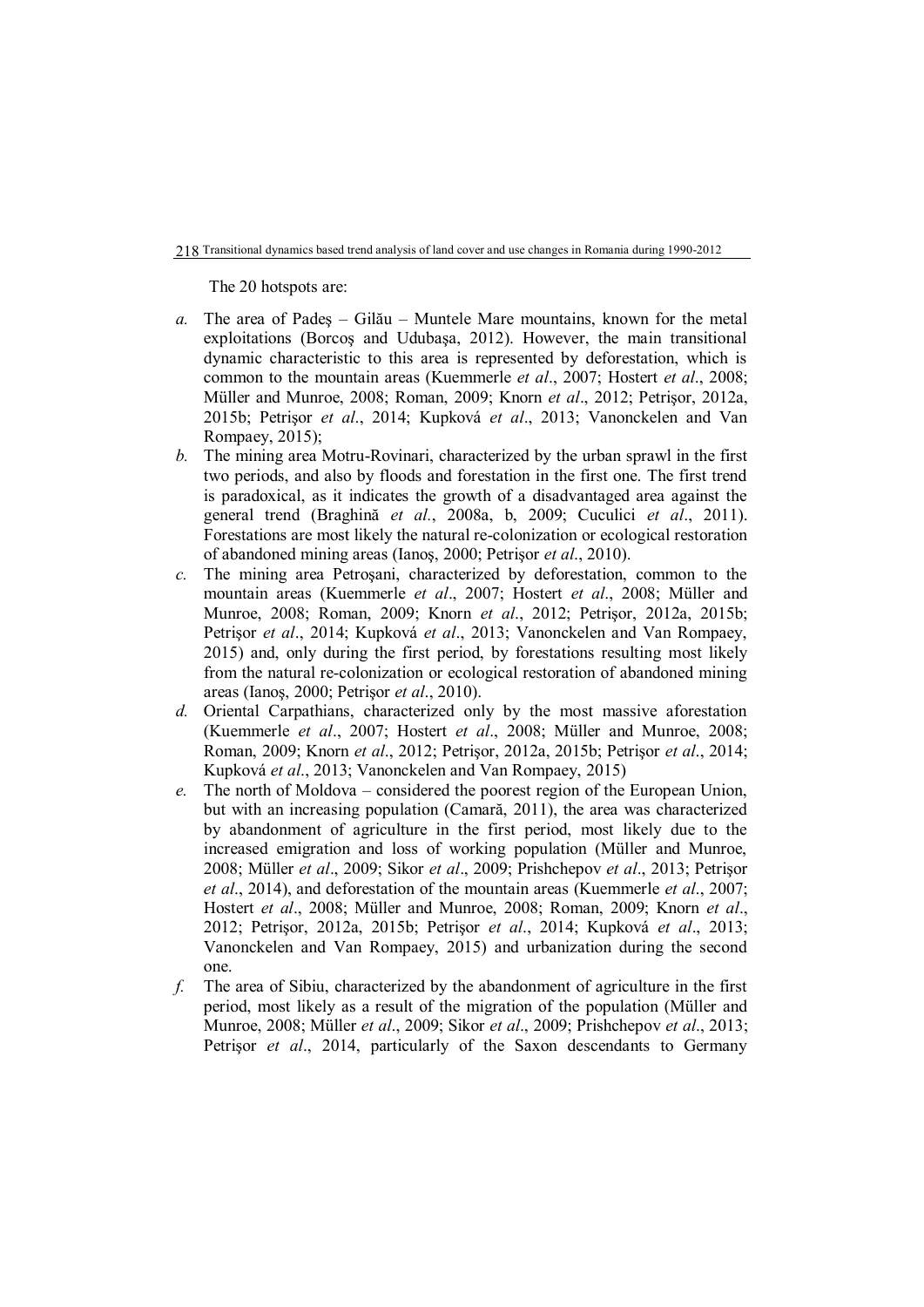(Constantin *et al*., 2004), deforestation in the second one, and urbanization – probably a consequence of the "Cultural Capital" status of 2007 (Stoica and Chirodea, 2015), deforestation, and forestation – most likely through the colonization of abandoned agricultural land by shrubs (Garcia-Ruiz *et al*., 1996; Kuemmerle *et al*., 2006; Václavík and Rogan, 2009) – in the latest one

- *g.* The area of Reghin Mureş county, characterized by a massif abandonment of agriculture in the most recent period (Müller and Munroe, 2008; Müller *et al*., 2009; Sikor *et al*., 2009; Prishchepov *et al*., 2013; Petrişor *et al*., 2014)
- *h.* South of Moldova, characterized in the first period by the abandonment of agriculture due to the migration of the work force (Müller and Munroe, 2008; Müller *et al*., 2009; Sikor *et al*., 2009; Prishchepov *et al*., 2013; Petrişor *et al*., 2014), and in the next two by the deforestation of the mountain areas (Kuemmerle *et al*., 2007; Hostert *et al*., 2008; Müller and Munroe, 2008; Roman, 2009; Knorn *et al*., 2012; Petrişor, 2012a, 2015b; Petrişor *et al*., 2014; Kupková *et al*., 2013; Vanonckelen and Van Rompaey, 2015; Andronache *et al*., 2016; Drăghici *et al*., 2017; Dulamă and Ilovan, 2017; Pintilii *et al*, 2017)
- *i.* Canals of Danube and Hârşova Canals, characterized in the first period by the abandonment of agriculture most likely in relationship to the protection status (Petrişor *et al*., 2016), but also due to the migration of the work force (Müller and Munroe, 2008; Müller *et al*., 2009; Sikor *et al*., 2009; Prishchepov *et al*., 2013; Petrişor *et al*., 2014)
- *j.* Danube Delta area of Pardina and Ceatalchioi fisheries, affected by floods in the first and third period, and reforested in the second period, most likely through the colonization of agricultural land abandoned due to the protection status (Petrişor *et al*., 2016), by shrubs (Garcia-Ruiz *et al*., 1996; Kuemmerle *et al*., 2006; Václavík and Rogan, 2009)
- *k.* Black Sea seaside Constanţa: tourism determined an increase of the land value with respect for the constructions sector (Grigorescu *et al*., 2012a, b); people who received their property as a consequence of the property restitution (Davis, 1996; Kuemmerle *et al*., 2006; Hostert *et al*., 2008; Müller and Munroe, 2008; Kuemmerle *et al*., 2008, 2009; Müller *et al*., 2009; Sikor *et al*., 2009; Václavík and Rogan, 2009; Bălteanu and Popovici, 2010; Hostert *et al*., 2011; Petrişor, 2012a, 2015a; Petrişor *et al*., 2014; Kupková *et al*., 2013; Prishchepov *et al*., 2013; Bičík *et al*., 2015; Vintilă *et al*., 2017a, b) were not interested in using it for agriculture, but hoped to make easier money selling it to real estate investors (Rusu *et al*., 2011)
- *l.* Rucăr Bran Moieciu area, characterized by deforestation in the second period, like most mountain regions (Kuemmerle *et al*., 2007; Hostert *et al*., 2008; Müller and Munroe, 2008; Roman, 2009; Knorn *et al*., 2012; Petrişor, 2012a, 2015b; Petrişor *et al*., 2014; Kupková *et al*., 2013; Vanonckelen and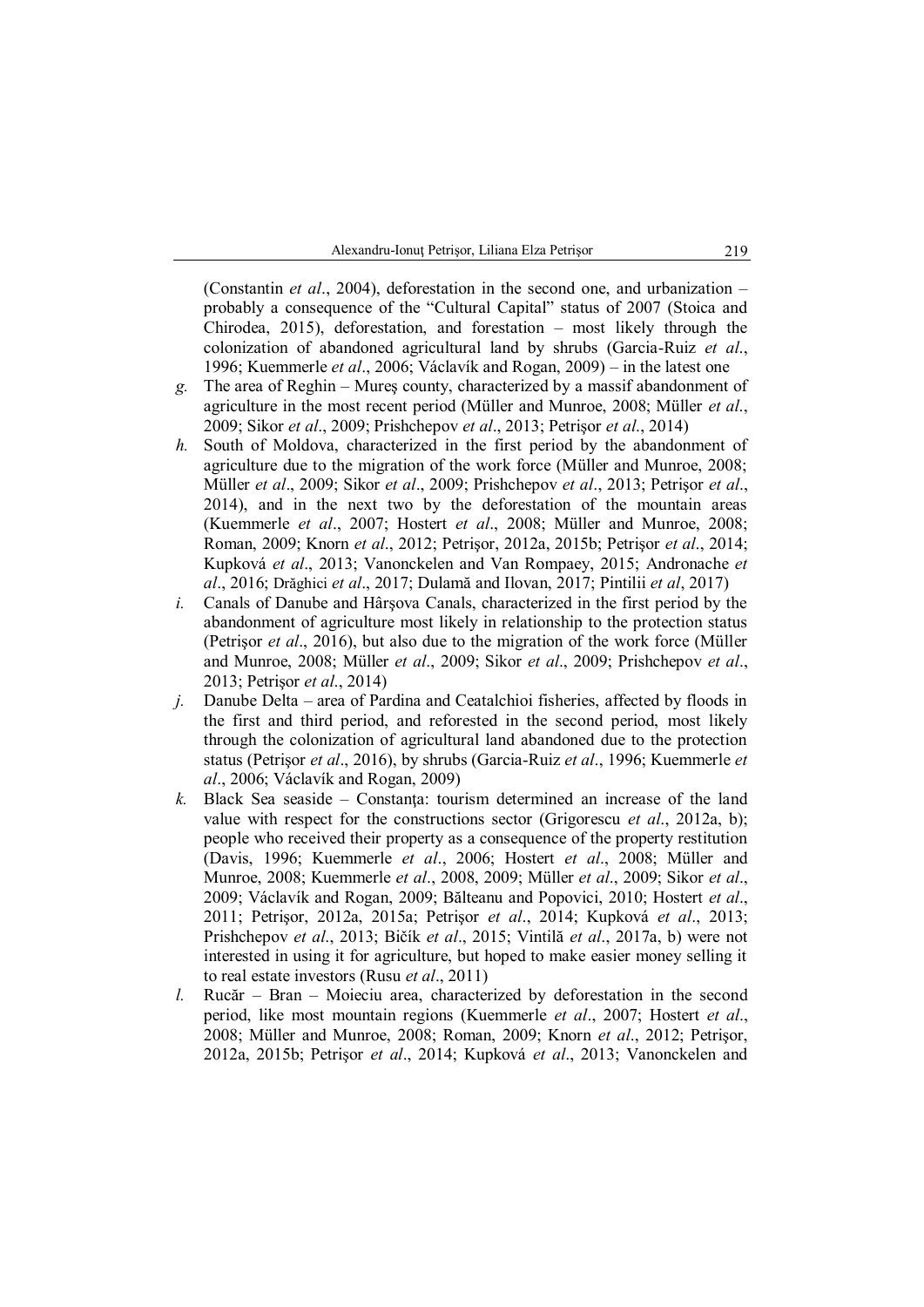Van Rompaey, 2015). Similar to the Black Sea, tourism increased the land price (Rusu *et al*., 2011) and agricultural land, most likely restituted, was abandoned (Davis, 1996; Kuemmerle *et al*., 2006; Hostert *et al*., 2008; Müller and Munroe, 2008; Kuemmerle *et al*., 2008, 2009; Müller *et al*., 2009; Sikor *et al*., 2009; Václavík and Rogan, 2009; Bălteanu and Popovici, 2010; Hostert *et al*., 2011; Petrişor, 2012a, 2015a; Petrişor *et al*., 2014; Kupková *et al*., 2013; Prishchepov *et al*., 2013; Bičík *et al*., 2015)

- *m.* Former mining area Oravita Anina was affected by the abandonment of agricultural land in the first period, most likely due to the increased emigration and loss of working population (Müller and Munroe, 2008; Müller *et al*., 2009; Sikor *et al*., 2009; Prishchepov *et al*., 2013; Petrişor *et al*., 2014), characteristic to other former mining centers (Ianoş, 2000; Petrişor *et al*., 2010), by deforestation and urbanization in the second, and by floods in the most recent. Deforestation could be due to a re-orientation of economic activities after the loss of the primary mining function (Ianoş, 2000)
- *n.* Braşov area each period is characterized by a certain dynamic; urbanization occurs in the first period, as a consequence of tourism (Popescu and Corbos, 2010); tourism increases land price and agricultural land, most likely restituted, is abandoned in the second period (Davis, 1996; Kuemmerle *et al*., 2006; Hostert *et al*., 2008; Müller and Munroe, 2008; Kuemmerle *et al*., 2008, 2009; Müller *et al*., 2009; Sikor *et al*., 2009; Václavík and Rogan, 2009; Bălteanu and Popovici, 2010; Hostert *et al*., 2011; Petrişor, 2012a, 2015a; Petrişor *et al*., 2014; Kupková *et al*., 2013; Prishchepov *et al*., 2013; Bičík *et al*., 2015); in the third period, abandoned agricultural land is colonized by shrubs (Garcia-Ruiz *et al*., 1996; Kuemmerle *et al*., 2006; Václavík and Rogan, 2009)
- *o.* Southern Oltenia Dăbuleni, characterized by the development of agriculture in the most recent period and deforestations in the first one; as a matter of fact, the history of the processes differ; the area, prone to aridity (Dragotă *et al*., 2011) was forested before 1990 to help the development of agriculture (Dumitraşcu *et al*., 2014) deforestations occurred after the property restitution (Kuemmerle *et al*., 2007; Hostert *et al*., 2008; Müller and Munroe, 2008; Roman, 2009; Knorn *et al*., 2012; Petrişor, 2012a, 2015b; Petrişor *et al*., 2014; Kupková *et al*., 2013; Vanonckelen and Van Rompaey, 2015); recognizing that the deforestation, combined with the natural aridity, can have strong negative consequences, efforts, made through policies, were able to re-launch the agricultural activity (Simulescu and Zamfir, 2015)
- *p.* Bucharest Ilfov region is a typical example of sub-urban development in the metropolitan areas (Pauchard *et al*., 2006; Václavík and Rogan, 2009; Grigorescu *et al*., 2012a, b; Petrişor, 2012b, 2017a, b; Kupková *et al*., 2013; Ianoş *et al*., 2016), and is characterized by urbanization, and, to a little extent,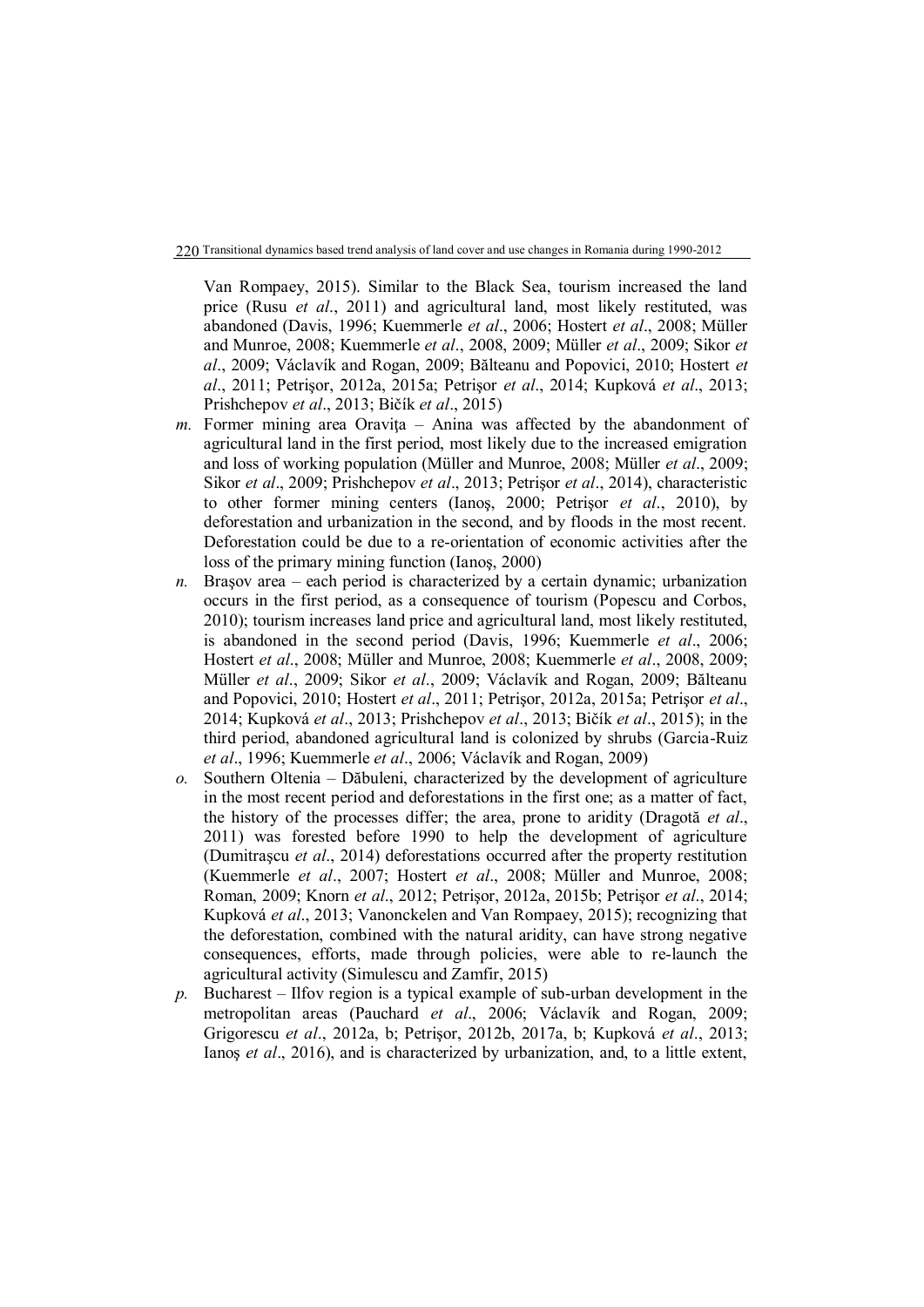by deforestation; the later is still related to urbanization, and relates to the restitution of forests (Kuemmerle *et al*., 2007; Hostert *et al*., 2008; Müller and Munroe, 2008; Roman, 2009; Knorn *et al*., 2012; Petrişor, 2012a, 2015b; Petrişor *et al*., 2014; Kupková *et al*., 2013; Vanonckelen and Van Rompaey, 2015) in conjunction with the increase of land price by the real estate developing (Rusu *et al*., 2011); forests were cut off to make room for largescale residential estates

- *q.* Iaşi area is affected by deforestation, development of agriculture and forestation in the first period. This dynamic relates to the fact that the area around Iaşi is the only developing one in the poorest region of Romania (Camară, 2011); the dynamic is explained by forest and agricultural land restitution (Davis, 1996; Kuemmerle *et al*., 2006; Hostert *et al*., 2008; Müller and Munroe, 2008; Kuemmerle *et al*., 2007, 2008, 2009; Müller *et al*., 2009; Sikor *et al*., 2009; Václavík and Rogan, 2009; Bălteanu and Popovici, 2010; Hostert *et al*., 2011; Knorn *et al*., 2012; Petrişor, 2012a, 2015a, b; Prishchepov *et al*., 2013; Kupková *et al*., 2013; Petrişor *et al*., 2014; Bičík *et al*., 2015; Vanonckelen and Van Rompaey, 2015); forests are cut to obtain more agricultural land, which is abandoned and colonized by shrubs (Garcia-Ruiz *et al*., 1996; Kuemmerle *et al*., 2006; Václavík and Rogan, 2009). In the second period, the trend continues, but agricultural land is abandoned as population moves to Iaşi, and urbanization occurs in the metropolitan area (Iurea and Braghină; Petrişor, 2017a, b), a characteristic of Eastern-European urbanization (Pauchard *et al*., 2006; Václavík and Rogan, 2009; Grigorescu *et al*., 2012a, b; Petrişor, 2012b; Kupková *et al*., 2013)
- *r.* Maramureş Someş plain and hills: the area is characterized by the development of agriculture in the first and last period, and by deforestations, characteristic also to the sub-Carpathians, occurred after the property restitution (Kuemmerle *et al*., 2007; Hostert *et al*., 2008; Müller and Munroe, 2008; Roman, 2009; Knorn *et al*., 2012; Petrişor, 2012a, 2015b; Petrişor *et al*., 2014; Kupková *et al*., 2013; Vanonckelen and Van Rompaey, 2015) in the intermediary one
- *s.* Maramureş Lăpuş area is also characterized by deforestations occurred after the property restitution (Kuemmerle *et al*., 2007; Hostert *et al*., 2008; Müller and Munroe, 2008; Roman, 2009; Knorn *et al*., 2012; Petrişor, 2012a, 2015b; Petrişor *et al*., 2014; Kupková *et al*., 2013; Vanonckelen and Van Rompaey, 2015) in the first two periods
- *t.* Arad area is characterized by the sub-urbanization of metropolitan areas (Pauchard *et al*., 2006; Václavík and Rogan, 2009; Grigorescu *et al*., 2012a, b; Petrişor, 2012b, 2017a, b; Kupková *et al*., 2013) in the first two periods, but also to deforestations related to it in the second period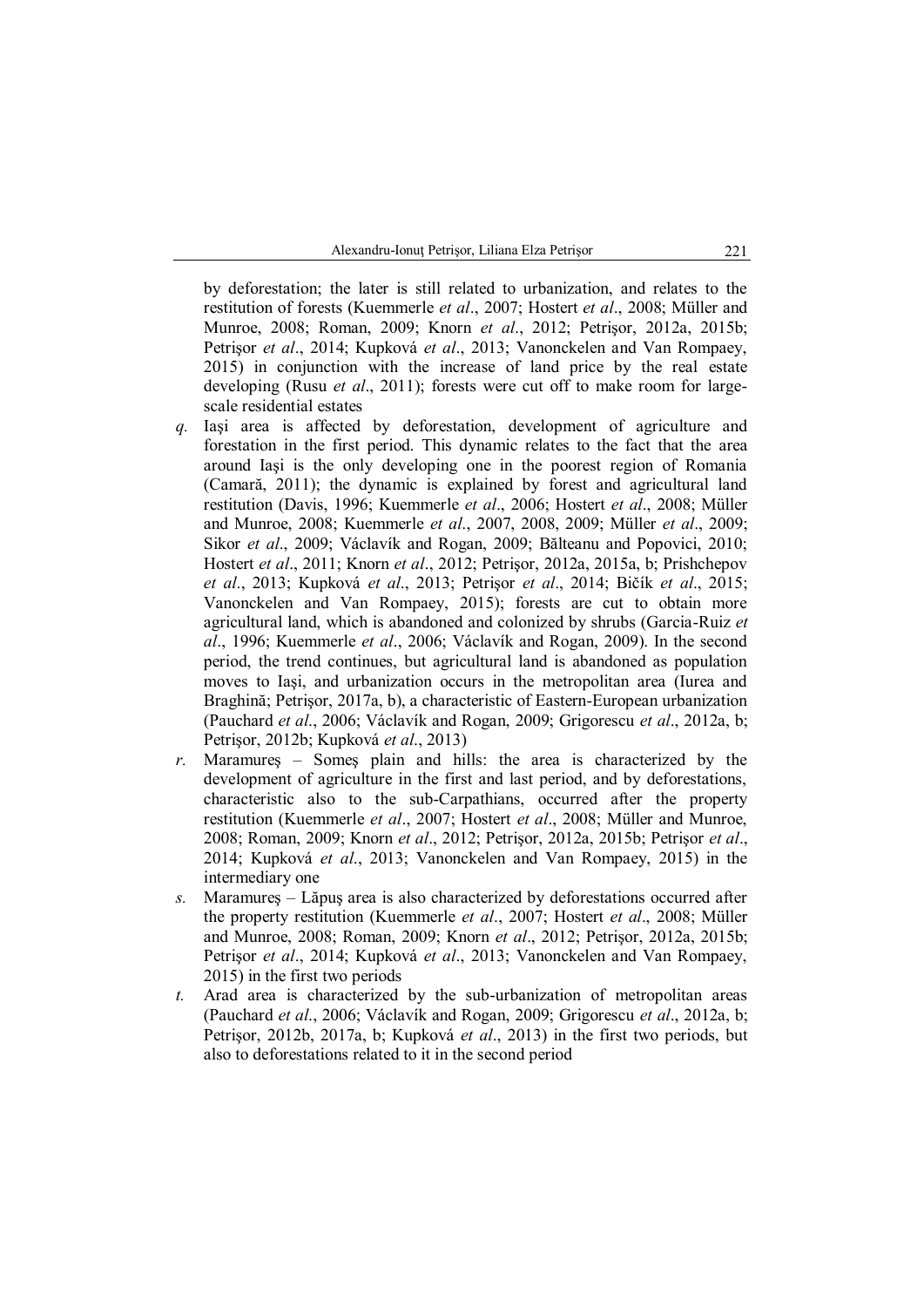**Table 1**. Main transitional dynamics within the hotspots characterized by intense land cover and use changes during 1990-2012, based on CORINE data. The table displays the share of each transitional dynamic from the total per period. Shaded values are the largest.

| <b>Hotspot</b>          | Period                  | <b>Transitional dynamic (2)</b> |                  |                  |                     |                  |                  |                  |
|-------------------------|-------------------------|---------------------------------|------------------|------------------|---------------------|------------------|------------------|------------------|
|                         | (1)                     | $\mathbf{1}$                    | $\overline{c}$   | 3                | $\overline{\bf{4}}$ | 5                | 6                | $\overline{7}$   |
| $\mathbf{1}$            | $\overline{3}$          | $\overline{0}$                  | $\overline{0}$   | $\overline{12}$  | 88                  | $\overline{0}$   | $\theta$         | $\overline{0}$   |
|                         | $\overline{2}$          | $\overline{0}$                  | $\boldsymbol{0}$ | $\overline{0}$   | 100                 | $\boldsymbol{0}$ | $\boldsymbol{0}$ | $\overline{0}$   |
|                         | $\,1\,$                 | $\overline{0}$                  | $\overline{0}$   | 15               | 85                  | $\boldsymbol{0}$ | $\boldsymbol{0}$ | $\overline{0}$   |
| $\overline{\mathbf{c}}$ | 3                       | $\mathbf{0}$                    | $\mathbf{0}$     | $\boldsymbol{0}$ | $\boldsymbol{0}$    | 100              | $\mathbf{0}$     | $\mathbf{0}$     |
|                         | $\overline{2}$          | $\mathbf{0}$                    | $\mathbf{0}$     | $\mathbf{0}$     | $\boldsymbol{0}$    | 100              | $\overline{0}$   | $\boldsymbol{0}$ |
|                         | $\overline{1}$          | 14                              | $\overline{0}$   | 29               | $\overline{0}$      | 29               | 29               | $\overline{0}$   |
| $\mathbf{3}$            | $\overline{\mathbf{3}}$ | $\boldsymbol{0}$                | $\boldsymbol{0}$ | $\mathbf{0}$     | 100                 | $\boldsymbol{0}$ | $\mathbf{0}$     | $\boldsymbol{0}$ |
|                         | $\overline{2}$          | $\boldsymbol{0}$                | $\boldsymbol{0}$ | $\boldsymbol{0}$ | 100                 | $\boldsymbol{0}$ | $\boldsymbol{0}$ | $\mathbf{0}$     |
|                         | $\mathbf{1}$            | $\boldsymbol{0}$                | $\overline{0}$   | 50               | 50                  | $\mathbf{0}$     | $\overline{0}$   | $\mathbf{0}$     |
| $\overline{\bf{4}}$     | 3                       | $\theta$                        | $\mathbf{0}$     | 8                | 92                  | 0                | $\theta$         | $\mathbf{0}$     |
|                         | $\overline{2}$          | $\boldsymbol{0}$                | $\mathbf{0}$     | $\overline{2}$   | 98                  | $\mathbf{0}$     | $\boldsymbol{0}$ | $\overline{0}$   |
|                         | $\overline{1}$          | $\overline{5}$                  | $\overline{4}$   | $\overline{29}$  | $\overline{62}$     | $\overline{0}$   | $\boldsymbol{0}$ | $\overline{0}$   |
| 5                       | $\overline{\mathbf{3}}$ | $\overline{0}$                  | $\overline{0}$   | $\boldsymbol{0}$ | $\boldsymbol{0}$    | $\overline{0}$   | $\boldsymbol{0}$ | $\overline{0}$   |
|                         | $\overline{2}$          | 12                              | $\overline{12}$  | $\boldsymbol{0}$ | 38                  | 38               | $\boldsymbol{0}$ | $\overline{0}$   |
|                         | $\,1$                   | 45                              | 18               | $2\overline{8}$  | 10                  | $\boldsymbol{0}$ | $\boldsymbol{0}$ | $\boldsymbol{0}$ |
| 6                       | $\overline{3}$          | $\theta$                        | $\overline{0}$   | $\overline{33}$  | $\overline{33}$     | $\overline{33}$  | $\theta$         | $\boldsymbol{0}$ |
|                         | $\overline{2}$          | $\theta$                        | $\overline{0}$   | $\mathbf{0}$     | 100                 | $\theta$         | $\boldsymbol{0}$ | $\overline{0}$   |
|                         | $\overline{1}$          | 39                              | 30               | 17               | $\overline{13}$     | $\overline{0}$   | $\theta$         | $\overline{0}$   |
| 7                       | $\overline{3}$          | $\boldsymbol{0}$                | $\boldsymbol{0}$ | $\boldsymbol{0}$ | $\boldsymbol{0}$    | $\boldsymbol{0}$ | $\boldsymbol{0}$ | $\boldsymbol{0}$ |
|                         | $\overline{2}$          | $\boldsymbol{0}$                | $\boldsymbol{0}$ | $\boldsymbol{0}$ | $\mathbf{0}$        | $\boldsymbol{0}$ | $\overline{0}$   | $\overline{0}$   |
|                         | 1                       | 78                              | $\mathbf{0}$     | 22               | $\boldsymbol{0}$    | $\mathbf{0}$     | 0                | $\mathbf{0}$     |
| 8                       | $\overline{\mathbf{3}}$ | 20                              | $\boldsymbol{0}$ | $\boldsymbol{0}$ | 40                  | 20               | $\boldsymbol{0}$ | 20               |
|                         | $\overline{2}$          | 20                              | 20               | $\theta$         | 40                  | 20               | $\boldsymbol{0}$ | $\boldsymbol{0}$ |
|                         | $\mathbf{1}$            | $\overline{52}$                 | $\overline{8}$   | $\overline{24}$  | $\overline{8}$      | $\overline{2}$   | $\overline{2}$   | $\overline{6}$   |
| $\boldsymbol{9}$        | $\overline{\mathbf{3}}$ | $\overline{0}$                  | $\overline{0}$   | $\overline{0}$   | $\overline{0}$      | $\overline{0}$   | $\overline{0}$   | $\overline{0}$   |
|                         | $\overline{2}$          | $\boldsymbol{0}$                | $\overline{0}$   | $\boldsymbol{0}$ | $\overline{0}$      | $\boldsymbol{0}$ | $\boldsymbol{0}$ | $\boldsymbol{0}$ |
|                         | $\mathbf{1}$            | 90                              | $\boldsymbol{0}$ | $\boldsymbol{0}$ | 10                  | $\mathbf{0}$     | $\boldsymbol{0}$ | $\overline{0}$   |
| 10                      | 3                       | $\mathbf{0}$                    | $\mathbf{0}$     | $\theta$         | 11                  | $\theta$         | 89               | $\mathbf{0}$     |
|                         | $\overline{2}$          | $\overline{0}$                  | $\overline{0}$   | 100              | $\boldsymbol{0}$    | $\theta$         | $\theta$         | $\overline{0}$   |
|                         | $\overline{1}$          | $\boldsymbol{0}$                | $\boldsymbol{0}$ | $\mathbf{0}$     | $\boldsymbol{0}$    | $\boldsymbol{0}$ | 100              | $\boldsymbol{0}$ |
| 11                      | $\overline{\mathbf{3}}$ | $\boldsymbol{0}$                | $\boldsymbol{0}$ | $\boldsymbol{0}$ | $\mathbf{0}$        | $\boldsymbol{0}$ | $\mathbf{0}$     | $\mathbf{0}$     |
|                         | $\overline{c}$          | $\boldsymbol{0}$                | $\boldsymbol{0}$ | $\boldsymbol{0}$ | $\boldsymbol{0}$    | 100              | $\boldsymbol{0}$ | $\boldsymbol{0}$ |
|                         | 1                       | 88                              | $\overline{12}$  | $\boldsymbol{0}$ | $\boldsymbol{0}$    | $\boldsymbol{0}$ | $\boldsymbol{0}$ | $\boldsymbol{0}$ |
| 12                      | $\overline{3}$          | $\boldsymbol{0}$                | $\boldsymbol{0}$ | $\overline{0}$   | $\overline{0}$      | $\overline{0}$   | $\overline{0}$   | $\overline{0}$   |
|                         | $\overline{2}$          | $\boldsymbol{0}$                | $\boldsymbol{0}$ | $\theta$         | 100                 | $\mathbf{0}$     | $\theta$         | $\boldsymbol{0}$ |
|                         | $\overline{1}$          | $\overline{0}$                  | $\overline{0}$   | 100              | $\boldsymbol{0}$    | $\overline{0}$   | $\overline{0}$   | $\overline{0}$   |
| 13                      | $\overline{\mathbf{3}}$ | $\overline{0}$                  | $\overline{0}$   | $\mathbf{0}$     | $\overline{0}$      | $\mathbf{0}$     | 100              | $\boldsymbol{0}$ |
|                         | $\overline{2}$          | $\boldsymbol{0}$                | $\boldsymbol{0}$ | $\boldsymbol{0}$ | 50                  | 50               | $\boldsymbol{0}$ | $\boldsymbol{0}$ |
|                         | $\mathbf{1}$            | $\overline{0}$                  | $\overline{0}$   | 100              | $\overline{0}$      | $\boldsymbol{0}$ | $\overline{0}$   | $\overline{0}$   |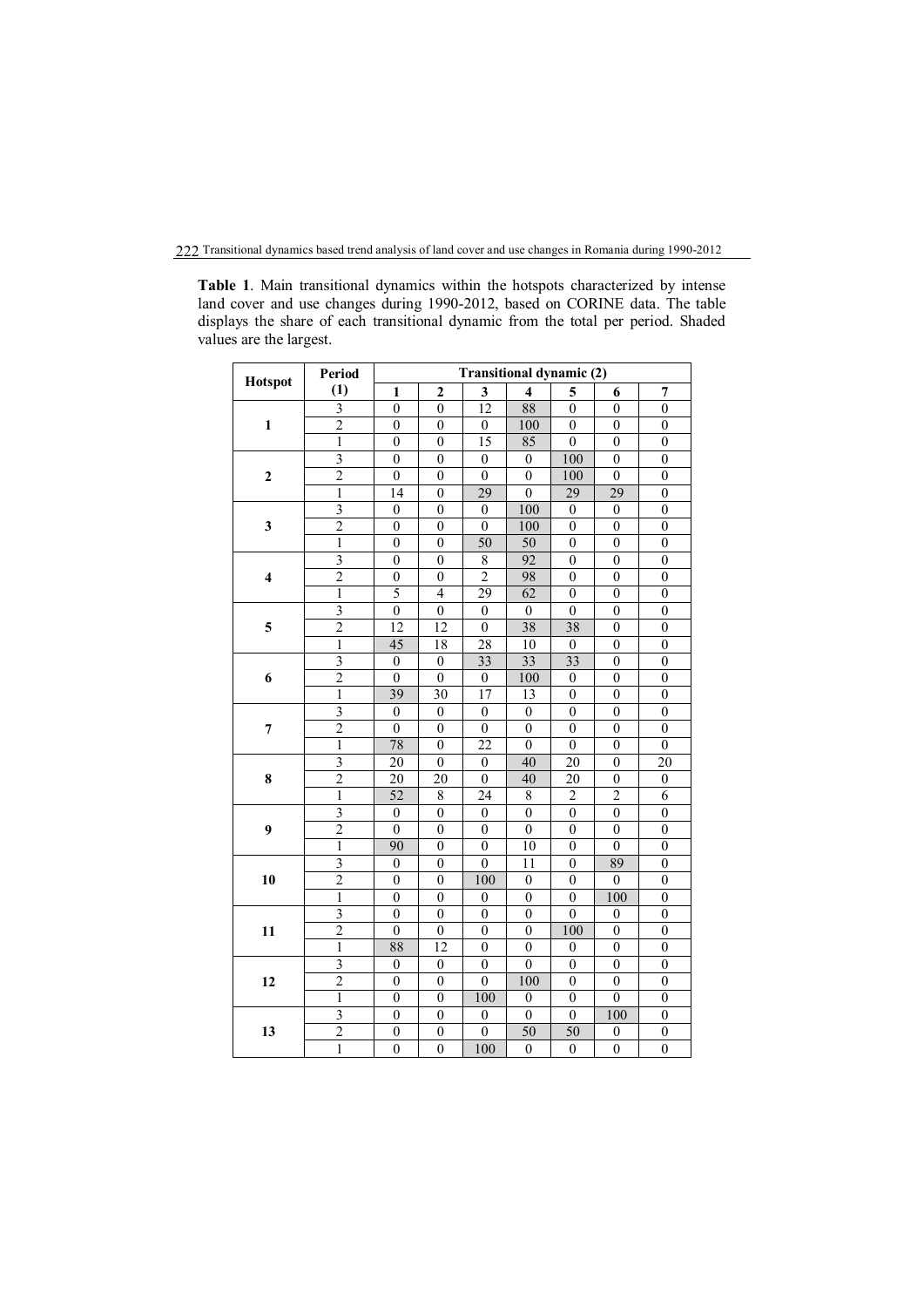|                                                                                             | <b>Period</b>  | <b>Transitional dynamic (2)</b> |                |              |                |                |              |                  |  |  |
|---------------------------------------------------------------------------------------------|----------------|---------------------------------|----------------|--------------|----------------|----------------|--------------|------------------|--|--|
| <b>Hotspot</b>                                                                              | (1)            | 1                               | $\mathbf{2}$   | 3            | 4              | 5              | 6            | 7                |  |  |
| 14                                                                                          | 3              | $\theta$                        | $\theta$       | $\theta$     | $\theta$       | 100            | $\theta$     | $\overline{0}$   |  |  |
|                                                                                             | $\overline{2}$ | 100                             | $\overline{0}$ | $\mathbf{0}$ | $\mathbf{0}$   | $\overline{0}$ | $\mathbf{0}$ | $\overline{0}$   |  |  |
|                                                                                             | $\mathbf{1}$   | $\mathbf{0}$                    | 100            | $\mathbf{0}$ | $\theta$       | $\mathbf{0}$   | $\mathbf{0}$ | $\overline{0}$   |  |  |
| 15                                                                                          | 3              | $\theta$                        | 75             | $\theta$     | 25             | $\theta$       | $\mathbf{0}$ | $\boldsymbol{0}$ |  |  |
|                                                                                             | $\overline{2}$ | $\theta$                        | $\overline{0}$ | $\theta$     | $\theta$       | $\theta$       | $\mathbf{0}$ | $\boldsymbol{0}$ |  |  |
|                                                                                             | 1              | $\theta$                        | $\theta$       | $\theta$     | 100            | $\theta$       | $\mathbf{0}$ | $\overline{0}$   |  |  |
| 16                                                                                          | 3              | $\theta$                        | 14             | $\theta$     | $\theta$       | 86             | $\mathbf{0}$ | $\boldsymbol{0}$ |  |  |
|                                                                                             | $\overline{c}$ | $\mathbf{0}$                    | $\overline{0}$ | $\mathbf{0}$ | 50             | 50             | $\mathbf{0}$ | $\overline{0}$   |  |  |
|                                                                                             | 1              | $\overline{0}$                  | $\overline{0}$ | $\mathbf{0}$ | $\mathbf{0}$   | 100            | $\theta$     | $\boldsymbol{0}$ |  |  |
| 17                                                                                          | 3              | $\theta$                        | $\overline{0}$ | $\theta$     | $\mathbf{0}$   | $\theta$       | $\mathbf{0}$ | $\overline{0}$   |  |  |
|                                                                                             | $\overline{c}$ | 50                              | $\overline{0}$ | $\mathbf{0}$ | $\mathbf{0}$   | 50             | $\mathbf{0}$ | $\mathbf{0}$     |  |  |
|                                                                                             | $\mathbf{1}$   | $\overline{0}$                  | 33             | 33           | 33             | $\mathbf{0}$   | $\mathbf{0}$ | $\mathbf{0}$     |  |  |
| 18                                                                                          | $\overline{3}$ | $\overline{0}$                  | 100            | $\mathbf{0}$ | $\overline{0}$ | $\overline{0}$ | $\mathbf{0}$ | $\mathbf{0}$     |  |  |
|                                                                                             | $\overline{2}$ | $\theta$                        | $\overline{0}$ | $\theta$     | 100            | $\overline{0}$ | $\mathbf{0}$ | $\mathbf{0}$     |  |  |
|                                                                                             | 1              | 38                              | 46             | 8            | 8              | $\overline{0}$ | $\mathbf{0}$ | $\mathbf{0}$     |  |  |
| 19                                                                                          | 3              | $\theta$                        | $\overline{0}$ | $\theta$     | $\theta$       | $\theta$       | $\theta$     | $\overline{0}$   |  |  |
|                                                                                             | $\overline{2}$ | $\theta$                        | $\overline{0}$ | $\theta$     | 100            | $\theta$       | $\mathbf{0}$ | $\overline{0}$   |  |  |
|                                                                                             | $\mathbf{1}$   | $\mathbf{0}$                    | $\overline{0}$ | $\mathbf{0}$ | 100            | $\overline{0}$ | $\mathbf{0}$ | $\overline{0}$   |  |  |
| 20                                                                                          | 3              | $\overline{0}$                  | $\overline{0}$ | $\theta$     | $\theta$       | $\theta$       | $\mathbf{0}$ | $\overline{0}$   |  |  |
|                                                                                             | $\overline{2}$ | $\theta$                        | $\overline{0}$ | $\theta$     | 50             | 50             | $\mathbf{0}$ | $\boldsymbol{0}$ |  |  |
|                                                                                             | 1              | 33                              | $\overline{0}$ | 17           | 50             | $\overline{0}$ | $\mathbf{0}$ | $\overline{0}$   |  |  |
| 3<br>$\mathbf{1}$<br>2006-2012,<br>$\overline{c}$<br>2000-2006,<br>1990-2000;<br>(2)<br>(1) |                |                                 |                |              |                |                |              |                  |  |  |

Abandonment of agriculture, 2 – Development of agriculture, 3 – Forestation, 4 – Deforestation, 5 – Urbanization, 6 – Floods, 7 – **Others** 

Possible limitations are inherent to the use of CORINE data, including misclassification, and different classification schemes and resolutions from one period to another (Jansen, 2007; Pelorosso *et al*., 2011; Verburg *et al*., 2011; Petrişor *et al*., 2010, 2014).

Summing up the findings, the results show the consequences of an unplanned development (Mierzejewska, 2017) and low environmental care (Panagopoulos *et al*, 2016; Ianoş *et al*, 2017). Deforestation and urbanization tend to become more prominent (see the increasing trend), and the development of agriculture slows down (see the decreasing trend). The only 'good news' is that the abandonment of agriculture shows a decreasing trend, but since it was associated to the restitution of property (Petrişor, 2015a), a process that is completed, the results are not surprising. Similarly, the decreasing total affected area from one period to another (Petrişor and Petrişor, 2017) may be explained by the different length of the three periods.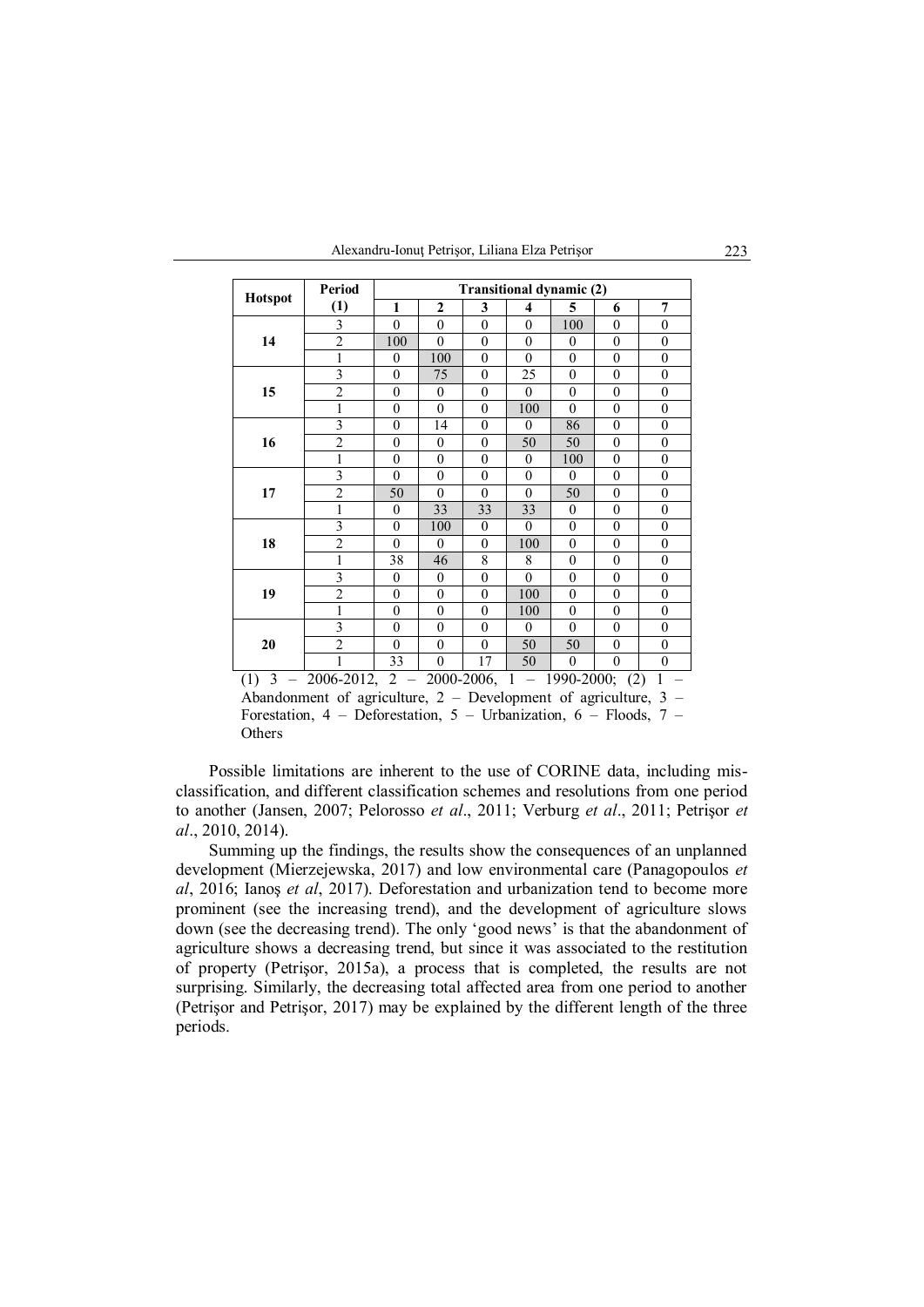

224 Transitional dynamics based trend analysis of land cover and use changes in Romania during 1990-2012

**Fig. 1**. Spatial distribution of land cover and use changes in Romania during 1990-2000 (green), 2000-2006 (blue), and 2006-2012 (red), based on CORINE data. The areas are enlarged by dilating their borders for a better visualization. The image shows that changes seem to concentrate in several hot-spots (purple contours).



**Fig. 2**. Spatial distribution of the 20 hot-spots concentrating land cover and use changes in Romania during 1990-2012, based on CORINE data.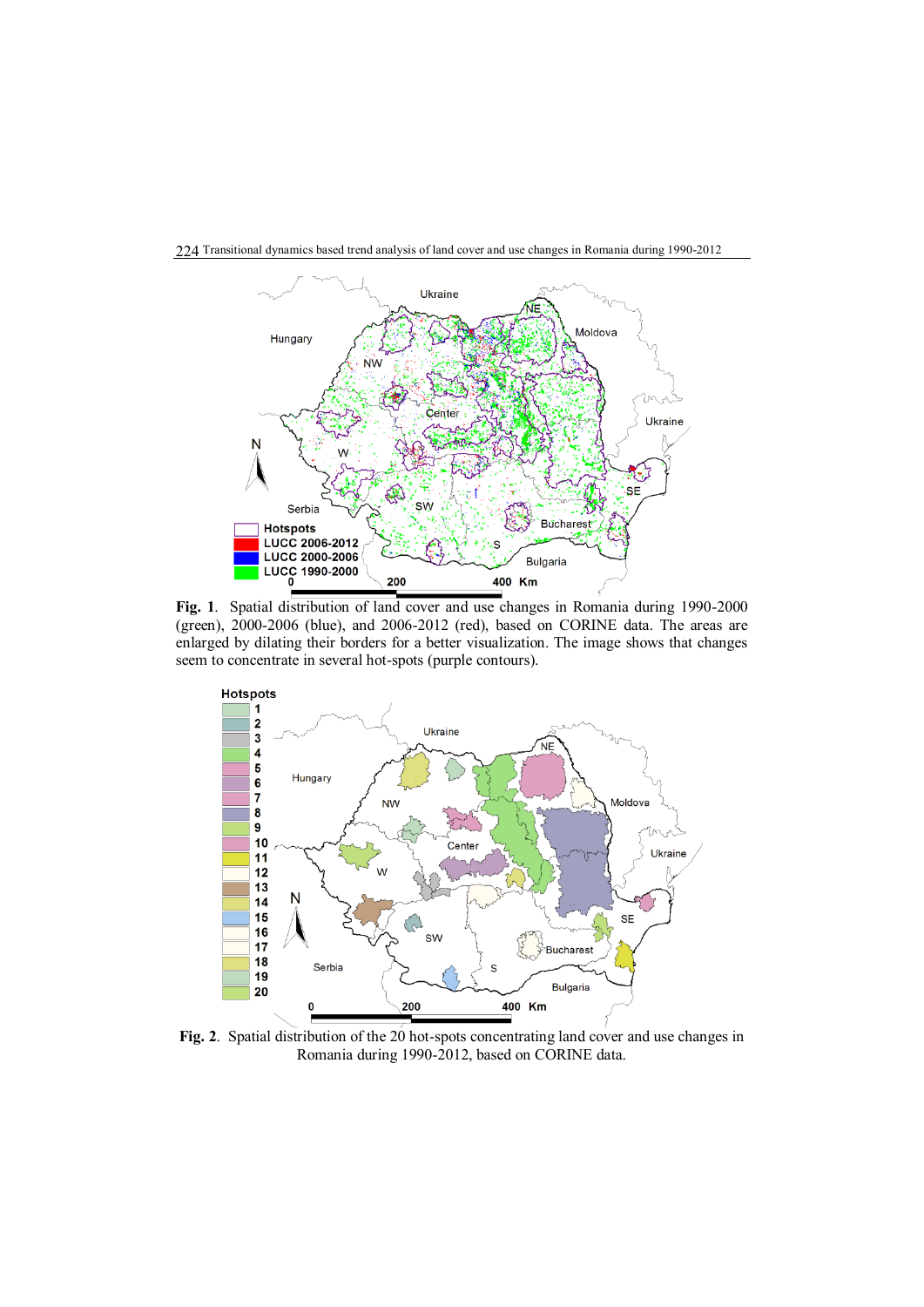#### **Conclusions**

The study aimed to identify the consistent trends of the transitional dynamics associated to the land cover and use changes in Romania in the three periods covered by CORINE land cover and use data (1990-2000, 2000-2006, and 2006- 2012). The only consistent trends seem to be a decrease in the total area affected (although this association may be due to the different time span) and a decreasing trend for the development of agriculture. The increasing deforestation and urbanization and decreasing development of agriculture may be seen as consequences of an unplanned development associated with low environmental care. The hot-spots concentrating land cover and use changes are characteristic to ex-socialist transition countries, reflecting dynamics such as the sub-urbanization of metropolitan areas, deforestation and cropland abandonment after the fragmentation determined by property restitution, colonization of abandoned cropland by shrubs, associated with or amplified by the local particularities.

## **References**

- **Agnoletti M., Cargnello G., Gardin L., Santoro A., Bazzoffi P., Sansone L., Pezza L., Belfiore N.** (2011), *Traditional landscape and rural development: comparative study in three terraced areas in northern, central and southern Italy to evaluate the efficacy of GAEC standard 4.4 of cross compliance*, Italian Journal of Agronomy 6: 121-139.
- **Andronache I. C., Ahammer H., Jelinek H. F., Peptenatu D., Ciobotaru Ana-Maria, Draghici C. C., Pintilii R. D., Simion A. G., Teodorescu Camelia** (2016), *Fractal analysis for studying the evolution of forests*, Chaos, Solitons & Fractals 91: 310-318.
- **Bălteanu D., Popovici E.-A.** (2010), *Land use changes and land degradation in postsocialist Romania*, Romanian Journal of Geography 54(2): 95-105.
- **Bičík I., Janoušek Z., Kabrda J.** (2015), *Czechia: Changes in landscape use in the transformation period*, Romanian Journal of Geography 59(1): 3-17.
- **Blakesley D.** (2006), *Woodland Creation for Wildlife: a guide to creating new woodland for wildlife in Kent and East Sussex*, East Malling Research, Kent, UK.
- **Borcoş M., Udubaşa G.** (2012), *Chronology and characterisation of mining development in Romania*, Romanian Journal of Earth Sciences 86(1): 17-26.
- **Braghină C., Peptenatu D., Draghici C.** (2008), *Rural changes in restructuring mining areas within Gorj County*, The Annals of Valahia University of Târgovişte, Geographical Series 8(2): 151-158.
- **Braghină C., Peptenatu D., Draghici C.** (2008), *Socio-economic restructuring of the mining areas of Gorj County*, Human Geographies - Journal of Studies and Research in Human Geography 2(2): 18-26.
- **Braghină C., Peptenatu D., Draghici C.** (2009), *The reorganization of economic activities and the perspectives of the endogenous development in the mining areas from Gorj County*, Journal of Urban and Regional Analysis 1(1): 85-93.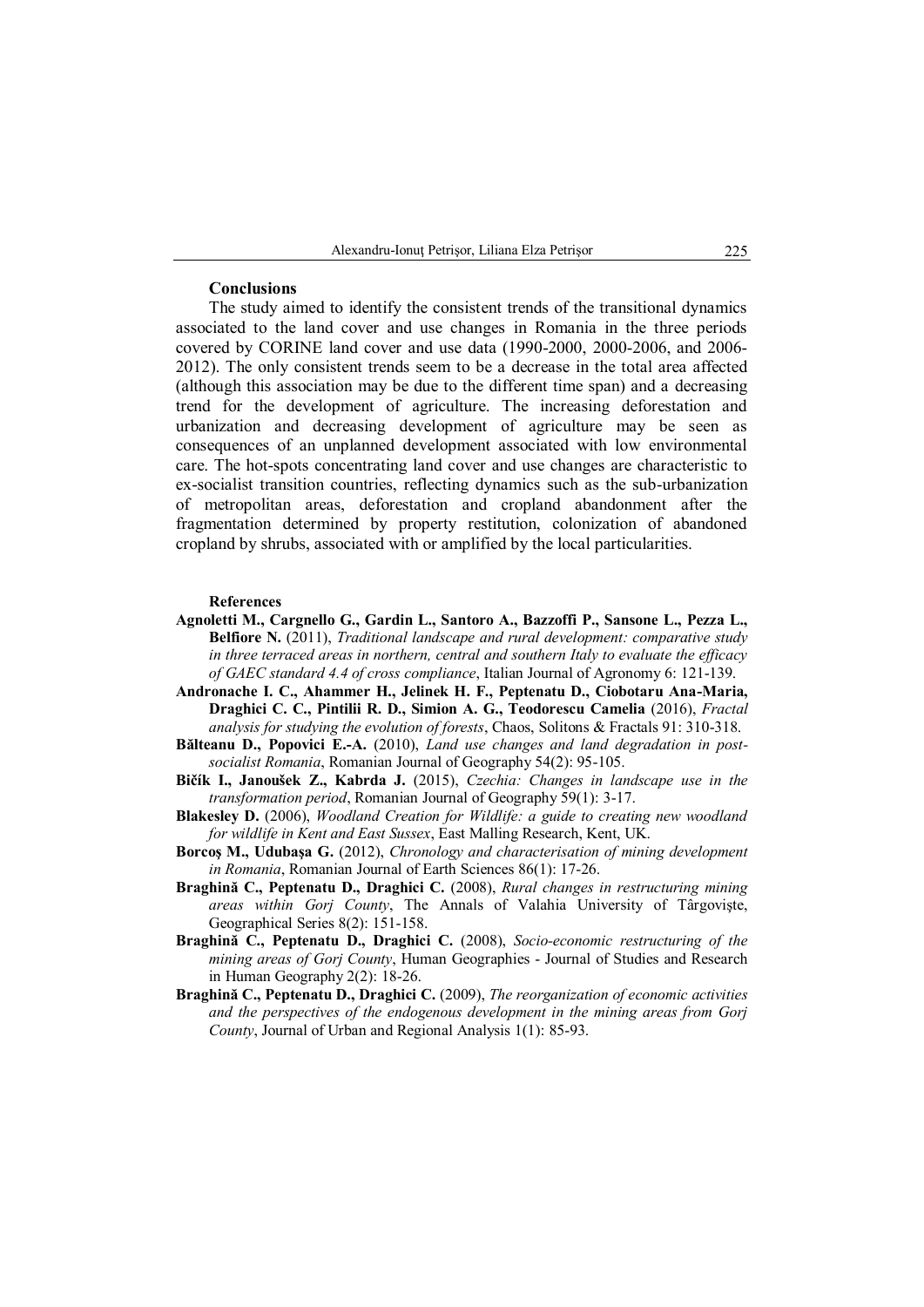- **Camară G.** (2011), *Demographic evolution of the small towns in the north-east development region in the post-communist period*, Romanian Review of Regional Studies 7(2): 105-110.
- Constantin Daniela-Luminiţa, Vasile Valentina, Preda Diana, Nicolescu **Luminiţa** (2004), *The migration phenomenon from the perspective of Romania's accession to the European Union*, Romanian Journal of European Affairs 4(4): 15-36.
- **Cuculici Roxana, Mitrică Bianca, Grigorescu Ines, Murătoreanu G.** (2011), *A diachronic approach of the build-up areas in the Motru-Rovinari coal field*, The Annals of Valahia University of Târgovişte, Geographical Series 11(1): 163-174.
- **Dale Virginia H., Efroymnson Rebecca A., Kline K. L.** (2011), *The land use – climate change – energy nexus*, Landscape Ecology 26: 755-773.
- **Davis J.** (1996), *The political economy and institutional aspects of the process of privatizing farming and land ownership in the Baltic States*, Centre for Economic Reform and Transformation Papers 7: 9607.
- **Dragotă Carmen Sofia, Dumitraşcu Monica, Grigorescu Ines, Kucsicsa G.** (2011), *The Climatic Water Deficit in South Oltenia Using the Thornthwaite Method*, Forum geografic. Studii şi cercetări de geografie şi protecţia mediului 10(1): 140-148.
- **Drăghici C. C., Andronache I., Ahammer H., Peptenatu D., Pintilii R. D., Ciobotaru Ana-Maria, Simion A. G., Dobrea R. C., Diaconu D. C., Vișan M. C., Papuc R. M.** (2017), *Spatial evolution of forest areas in the northern Carpathian Mountains of Romania*, Acta Montanistica Slovaca 22(2): 95-106.
- **Dulamă Maria Eliza, Ilovan Oana Ramona** (2017), *The Development of Geographical Education in Romania, under the Influence of the Soviet Education Model* (1948- 1962), Transylvanian Review 26(1): 3-17.
- **Dulamă Maria Eliza, Ilovan Oana Ramona, Magdas Ioana** (2017), *The forests of Romania in scientific literature and in geography. Teachers' perceptions and actions*, Environmental Engineering and Management Journal 16(1): 169-186.
- **Dumitraşcu Monica, Grigorescu Ines, Cuculici Roxana, Dumitraşcu C., Năstase Mihaela, Geacu S.** (2014), *Assessing long-term changes in forest cover in the South West Development Region, Romania*, Forum geografic. Studii şi cercetări de geografie şi protecţia mediului 13(1): 76-85.
- **Dutcă I., Abrudan I. V.** (2010), *Estimation of forest land-cover change in Romania, between 1990 and 2006*, Bulletin of the Transylvania University of Braşov Series II: Forestry, Wood Industry, and Agricultural Food Engineering 52:33-36.
- **Elias P., Dekolo S., Babatola O.** (2012), *Land use change modelling in developing countries: Issues and prospects*, International Journal of Geography and Geology 1(1): 23-41.
- **Faeth P., Hanson L.** (2016), *A research agenda for the energy, water, land, and climate nexus*, Journal of Environmental Studies and Sciences 6(1): 123-126.
- **Foley J. A., DeFries Ruth, Asne G. P., Barford Carol, Bonan G., Carpenter S. R., Chapin F. S., Coe M. T., Daily Gretchen C., Gibbs Holly K., Helkowski J. H., Holloway Tracey, Howard Erica A., Kucharik C. J., Monfreda C., Patz J. A., Prentice C, Ramankutty N., Snyder P. K**. (2005), *Global Consequences of Land Use*, Science 309(5734): 570-574.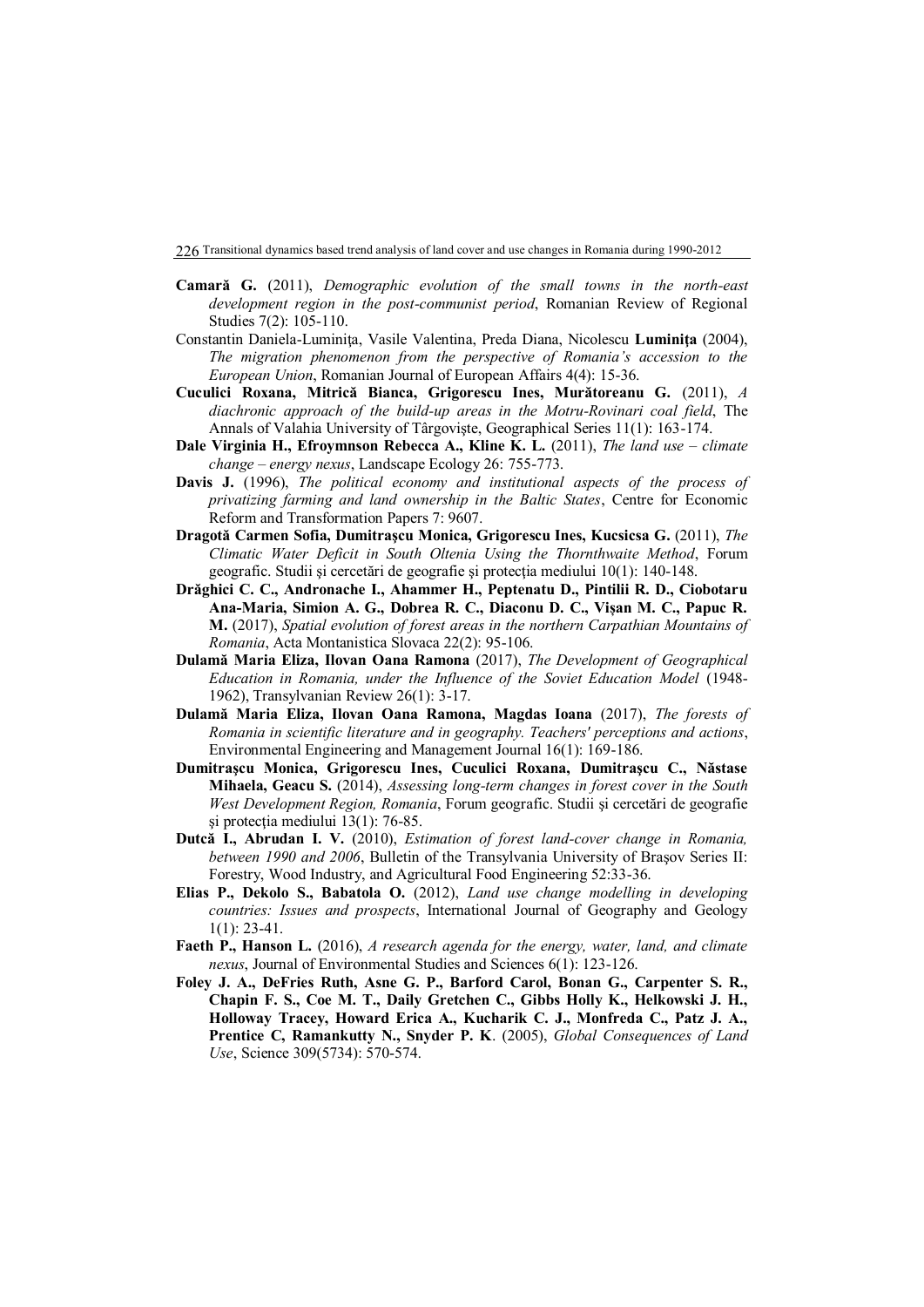- **Fraser E. D. G., Stringer Lindsay C.** (2009), *Explaining agricultural collapse: Macroforces, micro-crises and the emergence of land use vulnerability in southern Romania*, Global Environmental Change 19(1): 45-53.
- **Garcia-Ruiz J. M., Lasanta T., Ruiz-Flano Purificación, Ortigosa L., White Sue, Gonzhlez Constanza, Martí C.** (1996), *Land-use changes and sustainable development in mountain areas: a case study in the Spanish Pyrenees*, Landscape Ecology 11(5): 267-277.
- **Grigorescu Ines, Mitrică Bianca, Kucsicsa G., Popovici Elena-Ana, Dumitraşcu Monica, Cuculici Roxana** (2012), *Post-communist land use changes related to urban sprawl in the Romanian metropolitan areas*, Human Geographies - Journal of Studies and Research in Human Geography 6(1): 35-46.
- **Grigorescu Ines, Mitrică Bianca, Mocanu Irena, Ticană Nicoleta** (2012), *Urban sprawl and residential development in the Romanian metropolitan areas*, Romanian Journal of Geography 56(1): 43-59.
- **Hostert P., Kuemmerle P., Prishchepov A., Sieber Anika, Lambin E. F., Radeloff V. C.** (2011), *Rapid land use change after socio-economic disturbances: the collapse of the Soviet Union versus Chernobyl*, Environmental Research Letters 6(4): 045201.
- **Hostert P., Kuemmerle T., Radeloff V. C., Müller D.** (2008), *Post Socialist Land-Use and Land-Cover Change in the Carpathian Mountains*, International Human Dimensions Programme Update 11(2): 70-73.
- **Ianoş I.** (2000), *Romanian towns: from extensive industrialisation to ruralisation?*, The Geographical Journal of Korea 34(2): 125-136.
- **Ianoş I., Petrişor A.-I., Stoica Ilinca Valentina, Sârbu C. N., Zamfir Daniela, Cercleux Andreea Loretta** (2011), *The different consuming of primary eco-energies and their degradation in territorial systems*, Carpathian Journal of Earth and Environmental Sciences 6(2):251-260.
- **Ianoş I., Sîrodoev I., Pascariu G., Henebry G.** (2016), *Divergent patterns of built-up urban space growth following post-socialist changes*, Urban Studies 53(15): 3172- 3188.
- **Ianoş I., Sorensen A., Merciu Cristina** (2017), *Incoherence of urban planning policy in Bucharest: Its potential for land use conflict*, Land Use Policy 60:101-112.
- **Iurea Daniela, Braghină C.** (2012), *The role of development axes in Romania. Case study: Iaşi County*, Revista Română de Geografie Politică 14(1): 61-77.
- **Jansen Louisa J. M.** (2007), *Harmonization of land use class sets to facilitate compatibility and comparability of data across space and time*, Journal of Land Use Science 1(2-4):127-156.
- **Knorn J., Kuemmerle T., Radeloff V. C., Szabo Alina, Mîndrescu M., Keeton W. S., Abrudan I., Griffiths P., Gancz V., Hostert P.** (2012), *Forest restitution and the protected area effectiveness in post-socialist Romania*, Biological Conservation 146(1): 204-212.
- Kuemmerle T., Hostert P., Radeloff V. C, Perzanowski K., Kruhlov **I.** (2007), *Postsocialist forest disturbance in the Carpathian border region of Poland, Slovakia, and Ukraine*, Ecological Applications 17(5): 1279-1295.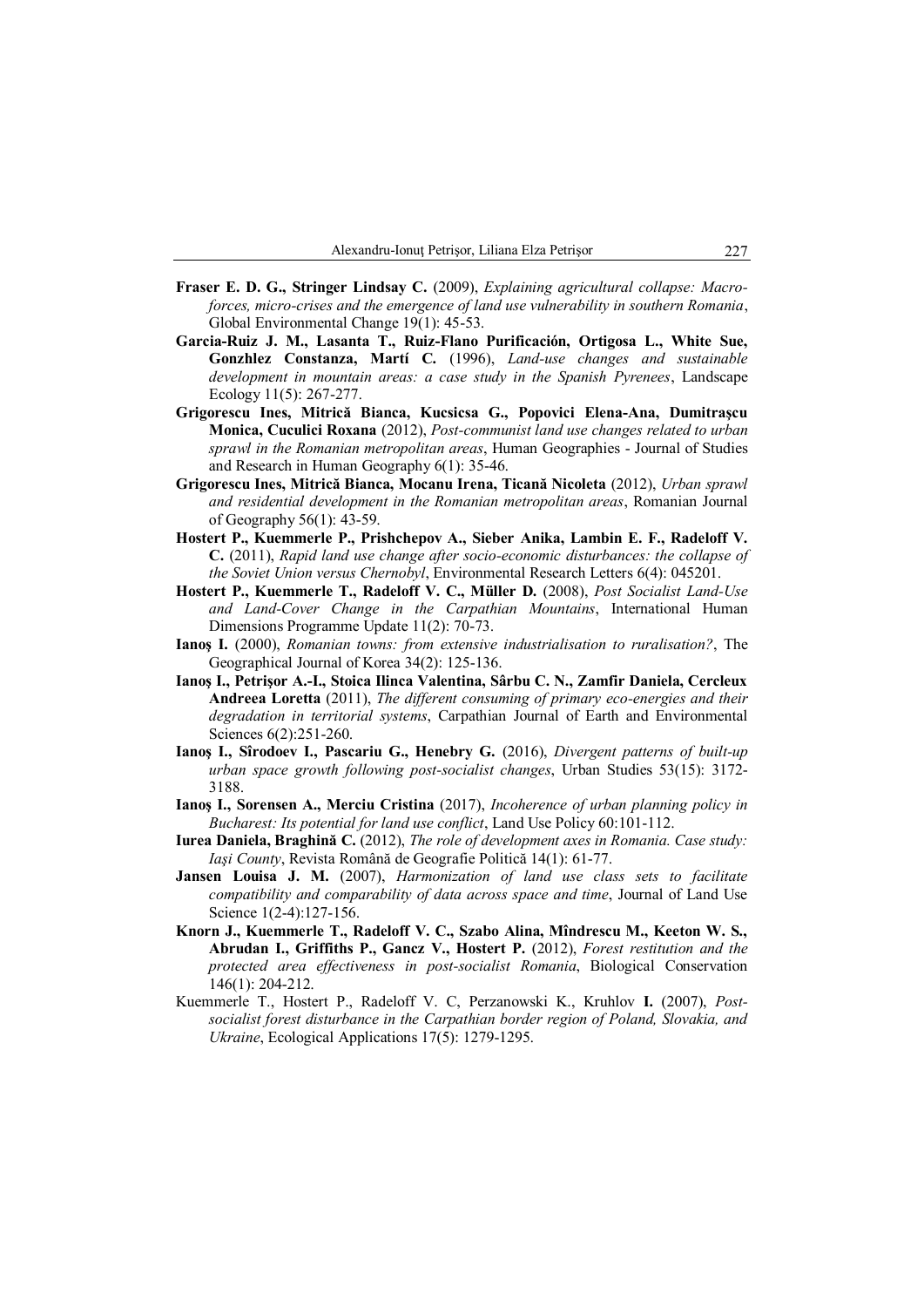- **Kuemmerle T., Hostert P., Radeloff V. C., van derLinden S., Perzanowski K., Kruhlov I.** (2008), *Cross-border Comparison of Postsocialist Farmland Abandonment in the Carpathians*, Ecosystems 11(4): 614-628.
- **Kuemmerle T., Müller D., Griffiths P., Rusu Marioara** (2009), *Land use change in Southern Romania after the collapse of socialism*, Regional Environmental Change 9: 1.
- **Kuemmerle T., Radeloff V. C, Perzanowski K., Hostert P.** (2006), *Cross-border comparison of land cover and landscape pattern in Eastern Europe using a hybrid classification technique*, Remote Sensing of Environment 103(4): 449-464.
- **Kupková Lucia, Bičík I., Najman J.** (2013), *Land Cover Changes along the Iron Curtain 1990-2006*, Geografie 118(2): 95-115.
- **Lambin E. F., Meyfroidt P.** (2010), *Land use transitions: Socio-ecological feedback versus socio-economic change*, Land Use Policy 27(2): 108-118.
- **Lambin E. F., Rounsevell M. D. A., Geist H. J.** (2000), *Are agricultural land-use models able to predict changes in land-use intensity?*, Agriculture, Ecosystems and Environment 82(1-3): 321-331.
- **Li R.-Q., Dong M., Cui J.-Y., Zhang L.-L., Cui Q.-G., He W.-M.** (2007), *Quantification of the Impact of Land-Use Changes on Ecosystem Services: A Case Study in Pingbian County, China*, Environmental Monitoring and Assessment 128(1): 503-510.
- **Metzger M. J., Rounsevell M. D. A., Acosta-Michlik L., Leemans R., Schröter D.** (2006), *The vulnerability of ecosystem services to land use change*, Agriculture, Ecosystems and Environment 114(1): 69-85.
- **Mierzejewska Lidia** (2017), *Sustainable Development of a City: Systemic Approach*, Problemy ekorozwoju 12(1): 71-78.
- **Müller D., Kuemmerle T., Rusu M., Griffiths P.** (2009), *Lost in transition: determinants of post-socialist cropland abandonment in Romania*, Journal of Land Use Science 4(1- 2): 109-129.
- **Müller D., Munroe Darla K.** (2008), *Changing Rural Landscapes in Albania: Cropland Abandonment and Forest Clearing in the Postsocialist Transition*, Annals of the Association of American Geographers 98(4): 1-22.
- **Osaci-Costache Gabriela, Ilovan Oana Ramona, Mesesan F., Dulama Maria Eliza** (2015), *Google Earth Helping Virtual Learning in the Geographical University Education System in Romania*, in: Vlada M., Albeanu G., Adascalitei A., Popovici M., *Proceedings of the 10th International Conference on Virtual Learning*, Bucharest University Press, Bucharest, Romania, pp. 114-120.
- **Panagopoulos T., González Duque J. A., Bostenaru Dan Maria** (2016), *Urban planning with respect to environmental quality and human well-being*, Environmental Pollution 208: 137-144.
- **Pauchard A., Aguayo M., Peña, Urrutia R.** (2006), *Multiple effects of urbanization on the biodiversity of developing countries: The case of a fast-growing metropolitan area (Concepción, Chile)*, Biological Conservation 127(3): 272-281.
- **Pelorosso R., Della Chiesa S., Tappeiner U., Leone A., Rocchini D.** (2011), *Stability analysis for defining management strategies in abandoned mountain landscapes of the Mediterranean basin*, Landscape and Urban Planning 103(3-4):335-346.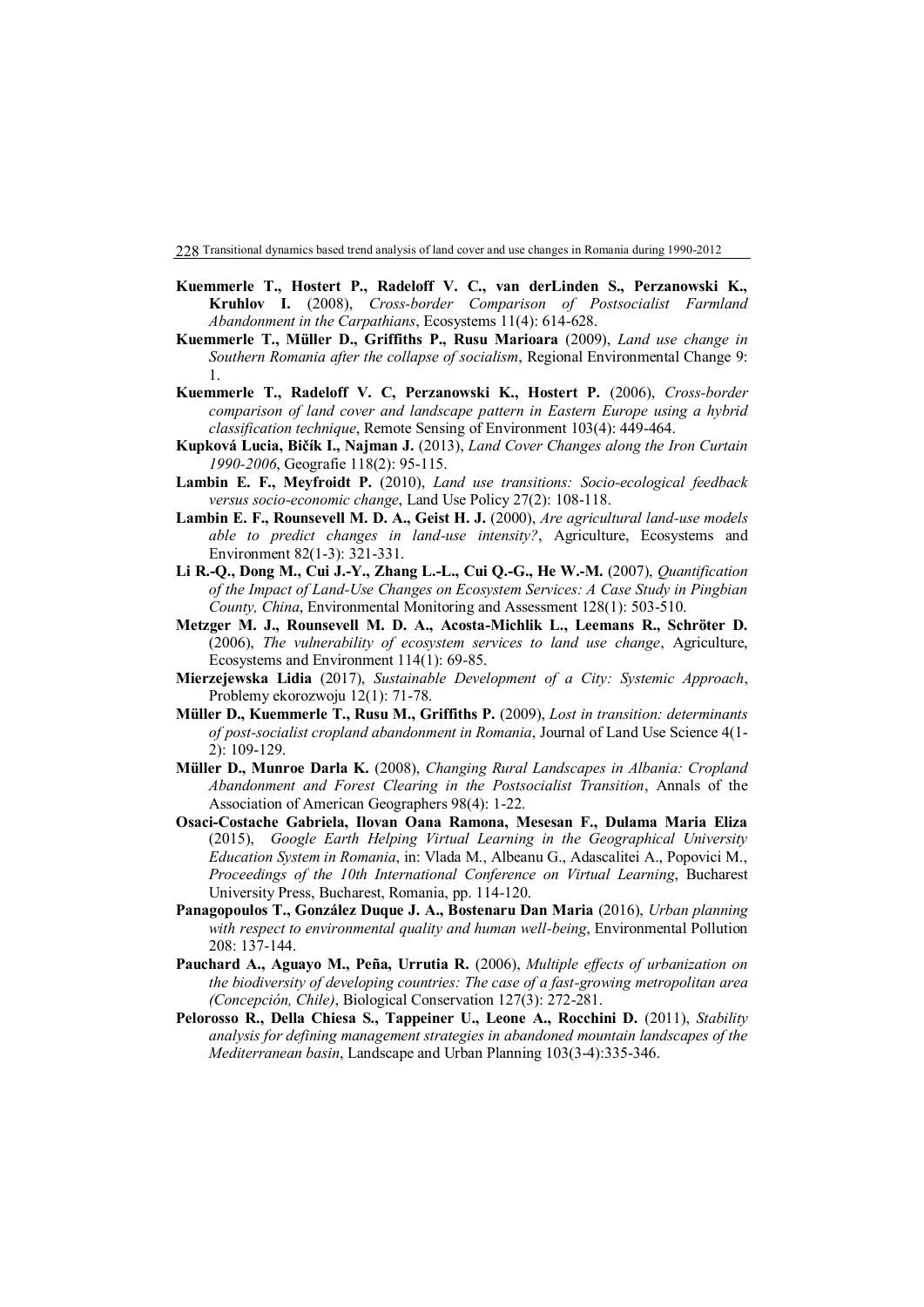- **Petrişor A.-I.** (2012a), *Dynamics of the environmental transformation processes during 1990-2006 in Romania reflected by land cover and use changes*, Present Environment and Sustainable Development 6(1):353-365.
- **Petrişor A.-I.** (2012b), *Land cover and land use analysis of urban growth in Romania*, Human Geographies 6(1):47-51.
- **Petrişor A.-I.** (2015a), *Land cover and land use changes reflecting the environmental impacts of declining economies. Case study: south-west development region, Romania*, Romanian Journal of Geography 59(1):29-39.
- **Petrişor A.-I.** (2015b), *Using CORINE data to look at deforestation in Romania: Distribution & possible consequences*, Urbanism Architecture Constructions 6(1):83- 90.
- **Petrişor A.-I.** (2016), *Assessing the efficiency of the Romanian natural protected areas in conserving prioritary habitats*, Oltenia. Studii şi comunicări. Ştiinţele Naturii **32(1)**: 191-194.
- **Petrişor A.-I.** (2017a), *Are population and its density significant predictors for urbanization? Inconclusive results from Romanian cities over 100,000 during 1990- 2012*, International Journal of Human Settlements 1(1): 3-8.
- **Petrişor A.-I.** (2017b), *Long term urbanization within and around the large cities in developing countries: a Romanian perspective on the main transitional dynamics*, Algerian Journal of Engineering, Architecture and Urbanism 1(1): 14-19.
- Petrişor A.-I. (2017c), *Spatial ecological, biogeographical and landform distribution of 2006-2012 land cover and use changes in Romania*, Oltenia. Studii şi comunicări. Stiintele Naturii 33(1): 147-153.
- **Petrişor A.-I., Grigorovschi M., Meiţă V., Simion-Melinte C.-P.** (2014), *Long-term environmental changes analysis using CORINE data*, Environmental Engineering and Management Journal 13(4):847-860.
- **Petrişor A.-I., Ianoş I., Tălângă C.** (2010), *Land cover and use changes focused on the urbanization processes in Romania*, Environmental Engineering and Management Journal 9(6):765-771.
- **Petrişor A.-I., Meiţă V, Petre Raluca** (2016), *Difficulties in achieving social sustainability in a biosphere reserve*, International Journal of Conservation Science 7(1): 123-136.
- **Petrişor A.-I., Petrişor Liliana Elza** (2015), *Assessing microscale environmental changes: CORINE vs. the Urban Atlas*, Present Environment and Sustainable Development 9(2): 95-104.
- **Petrişor A.-I., Petrişor Liliana Elza** (2017), *2010-2012 land cover and use changes in Romania – an overall assessment based on CORINE data*, Present Environment and Sustainable Development 11(2): 119-127.
- **Pintilii R. D., Andronache I., Diaconu D. C., Dobrea R. C., Zeleňáková Martina, Fensholt R., Peptenatu D., Drăghici C. C., Ciobotaru Ana-Maria** (2017), *Using Fractal Analysis in Modeling the Dynamics of Forest Areas and Economic Impact Assessment: Maramureș County, Romania, as a Case Study*, Forests 8(1): 25.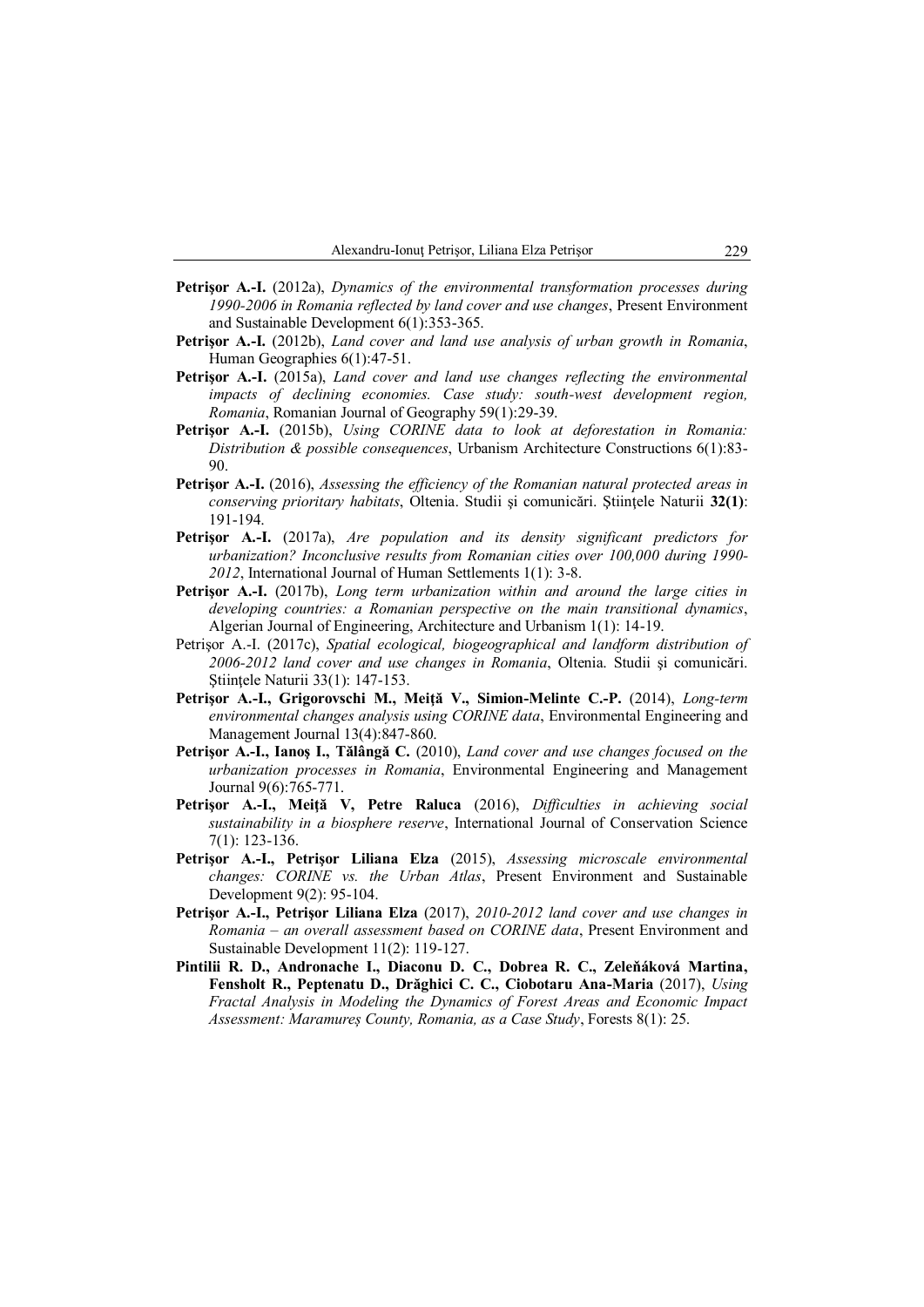- **Popescu Roxana I., Corbos R. A.** (2010), *The role of urban tourism in the strategical development of Brasov area*, Theoretical and Empirical Researches in Urban Management 7(16): 69-85.
- **Popovici Elena-Ana, Bălteanu D., Kucsicsa G.** (2013), *Assessment of changes in land-use and land-cover pattern in Romania using CORINE land cover database*, Carpathian Journal of Earth and Environmental Sciences 8(4): 195-208.
- **Prishchepov A. V., Müller D., Dubinin M., Baumann M., Radeloff V. C.** (2013), *Determinants of agricultural land abandonment in post-Soviet European Russia*, Land Use Policy 30(1): 873-884.
- **Roman T.** (2009), *The Forest of Romania: a Social-Economic's Dramma*, Theoretical and Applied Economics 6: 57-64.
- **Rusu Marioara, Florian Violeta, Tudor Monica, Chitea M., Chitea Lorena, Rosu Elisabeta** (2011), *Land related disputes and conflicts in Romania*, Agricultural Economics and Rural Development, New Series 8(1): 127-145.
- **Sikor T., Müller D., Stahl J.** (2009), *Land Fragmentation and Cropland Abandonment in Albania: Implications for the Roles of State and Community in Post-Socialist Land Consolidation*, World Development 37(8): 1411-1423.
- **Simulescu D., Zamfir Andreea** (2015), *Dynamics of land use changes in Dăbuleni plain (southwestern Romania)*, Annals of Valahia University of Târgovişte. Geographical Series 15(2): 77-84.
- **Stângă I. C., Niacşu L.** (2016), *Using old maps and soil properties to reconstruct the forest spatial pattern in the late 18th century*, Environmental Engineering and Management Journal 15(6): 1369-1378.
- **Stoica Alina, Chirodea Florentina** (2015), *The role of culture in the regional development process. Sibiu - European Capital of Culture 2007*, Debater a Europa 12: 135-153.
- **Tianhong L., Wenkai L., Zhenghan Q.** (2010), *Variations in ecosystem service value in response to land use changes in Shenzhen*, Ecological Economics 69(7): 1427-1435.
- **Václavík T., Rogan J.** (2009), *Identifying Trends in Land Use/Land Cover Changes in the Context of Post-Socialist Transformation in Central Europe: A Case Study of the Greater Olomouc Region*, Czech Republic, GIScience & Remote Sensing 46(1): 54- 76.
- **van Delden H., McDonald G.** (2010), *Towards the Integration of Economic and Land Use Change Models*, in: Swayne D. A., Yang W., Voinov A. A., Rizzoli A., Filatova Tatiana (Eds.), *International Environmental Modelling and Software Society (iEMSs) 2010 International Congress on Environmental Modelling and Software Modelling for Environment's Sake, Fifth Biennial Meeting*, Ottawa, Canada, section 16, paper 9, pp. 1-9.
- **Van Uytvanck J.** (2009), *The role of large herbivores in woodland regeneration patterns, mechanisms and processes*, Research Institute for Nature and Forest, Brussels, Belgium.
- **Vanonckelen S., Van Rompaey A.** (2015), *Spatiotemporal Analysis of the Controlling Factors of Forest Cover Change in the Romanian Carpathian Mountains*, Mountain Research and Development 35(4): 338-350.